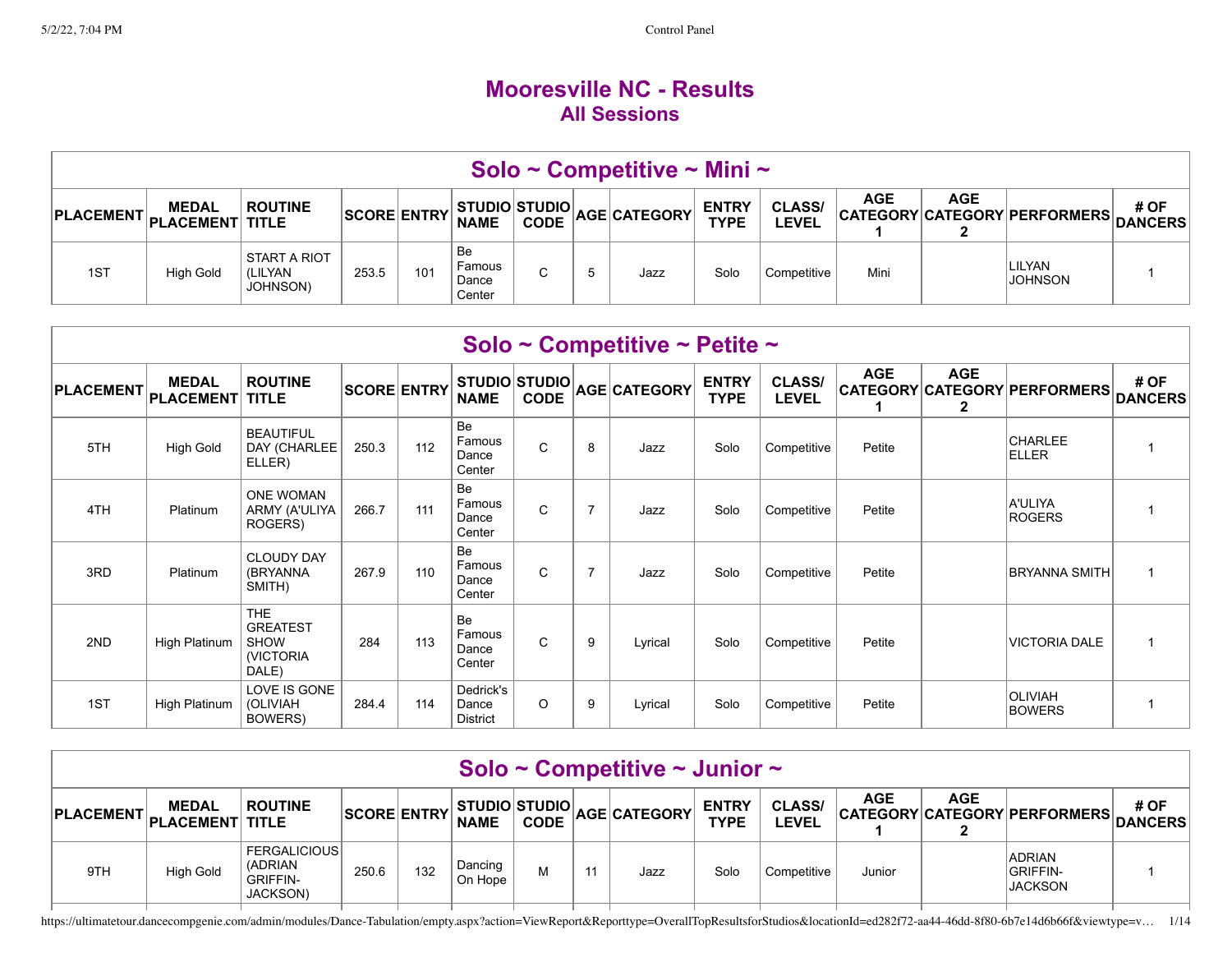| 8TH | High Gold       | <b>MAN IN THE</b><br><b>MIRROR</b><br>(MACKENZIE<br>NELSON)   | 250.7 | 134 | Be<br>Famous<br>Dance<br>Center      | C           | 10 | Lyrical      | Solo | Competitive | Junior | MACKENZIE<br>NELSON                |                |
|-----|-----------------|---------------------------------------------------------------|-------|-----|--------------------------------------|-------------|----|--------------|------|-------------|--------|------------------------------------|----------------|
| 7TH | High Gold       | <b>SURVIVE</b><br>(BROOKLYN<br>HUTCHINS)                      | 252.9 | 135 | The<br>Dance<br>Shop                 | K           | 11 | Lyrical      | Solo | Competitive | Junior | <b>BROOKLYN</b><br><b>HUTCHINS</b> | 1              |
| 6TH | High Gold       | <b>UNBREAKABLE</b><br><b>HEART</b><br>(KAYLEE<br>BEARD)       | 254.6 | 137 | Starz In<br>Step<br>Dance<br>Academy | L           | 12 | Lyrical      | Solo | Competitive | Junior | <b>KAYLEE BEARD</b>                | $\mathbf{1}$   |
| 5TH | High Gold       | <b>STORIES</b><br>(ISABELLA<br>LANCASTER)                     | 256.9 | 139 | Be<br>Famous<br>Dance<br>Center      | $\mathsf C$ | 12 | Contemporary | Solo | Competitive | Junior | <b>ISABELLA</b><br>LANCASTER       | 1              |
| 4TH | <b>Platinum</b> | <b>WHAT THE</b><br><b>WORLD NEEDS</b><br>NOW (HEIDI<br>MEYER) | 268.3 | 153 | The<br>Dance<br>Shop                 | Κ           | 10 | Contemporary | Solo | Competitive | Junior | <b>HEIDI MEYER</b>                 | $\mathbf{1}$   |
| 3RD | <b>Platinum</b> | <b>SHINE</b><br>(HANNAH<br>DRUSCHEL)                          | 268.6 | 136 | Legacy<br>Dance<br>Company           | B           | 12 | Lyrical      | Solo | Competitive | Junior | HANNAH<br><b>DRUSCHEL</b>          | -1             |
| 2ND | <b>Platinum</b> | <b>BOON DOCKS</b><br>(MORGAN<br>BOLICK)                       | 269.8 | 133 | Starz In<br>Step<br>Dance<br>Academy | L           | 12 | Clogging     | Solo | Competitive | Junior | MORGAN<br><b>BOLICK</b>            | $\overline{1}$ |
| 1ST | Platinum        | OO LA LA LA<br>LA (PIPER<br>SETZER)                           | 272.1 | 144 | Starz In<br>Step<br>Dance<br>Academy | L           | 10 | Open         | Solo | Competitive | Junior | <b>PIPER SETZER</b>                | $\mathbf{1}$   |

|                  |                                  |                                                                           |                    |     |                                         |                                     |    | Solo ~ Competitive ~ Teen ~ |                             |                               |            |                            |                                  |                        |
|------------------|----------------------------------|---------------------------------------------------------------------------|--------------------|-----|-----------------------------------------|-------------------------------------|----|-----------------------------|-----------------------------|-------------------------------|------------|----------------------------|----------------------------------|------------------------|
| <b>PLACEMENT</b> | <b>MEDAL</b><br><b>PLACEMENT</b> | <b>ROUTINE</b><br><b>TITLE</b>                                            | <b>SCORE ENTRY</b> |     | <b>NAME</b>                             | <b>STUDIO STUDIO</b><br><b>CODE</b> |    | <b>AGE CATEGORY</b>         | <b>ENTRY</b><br><b>TYPE</b> | <b>CLASS/</b><br><b>LEVEL</b> | <b>AGE</b> | <b>AGE</b><br>$\mathbf{2}$ | CATEGORY CATEGORY PERFORMERS     | # OF<br><b>DANCERS</b> |
| 8TH              | High Gold                        | <b>FIRE MEETS</b><br><b>FATE</b><br>(CHEYANNE<br>CULLER)                  | 256.5              | 239 | Legacy<br>Dance<br>Company <sup>1</sup> | B                                   | 13 | Contemporary                | Solo                        | Competitive                   | Teen       |                            | <b>CHEYANNE</b><br><b>CULLER</b> |                        |
| 7TH              | High Gold                        | <b>BEAUTIFUL</b><br>DAY (ADYSON<br>RAGAN)                                 | 257.4              | 241 | Legacy<br>Dance<br>Company              | B                                   | 13 | Lyrical                     | Solo                        | Competitive                   | Teen       |                            | <b>ADYSON RAGAN</b>              |                        |
| 6TH              | Platinum                         | <b>READ ALL</b><br><b>ABOUT IT</b><br>(SARAH<br>SMITH)                    | 268.8              | 236 | Sarah<br>Grace<br>Smith                 | J                                   | 13 | Lyrical                     | Solo                        | Competitive                   | Teen       |                            | <b>SARAH SMITH</b>               |                        |
| 5TH              | Platinum                         | <b>RULES TO</b><br><b>YOUR</b><br><b>BEAUTIFUL</b><br>(PAISLEY<br>BROOKS) | 273.2              | 229 | Legacy<br>Dance<br>Company              | B                                   | 13 | Lyrical                     | Solo                        | Competitive                   | Teen       |                            | <b>PAISLEY</b><br><b>BROOKS</b>  |                        |
| 4TH              | Platinum                         | <b>THE</b><br><b>SCIENTIST</b>                                            | 275                | 222 | Legacy<br>Dance                         | B                                   | 13 | Open                        | Solo                        | Competitive                   | Teen       |                            | <b>CLAIRE LYONS</b>              |                        |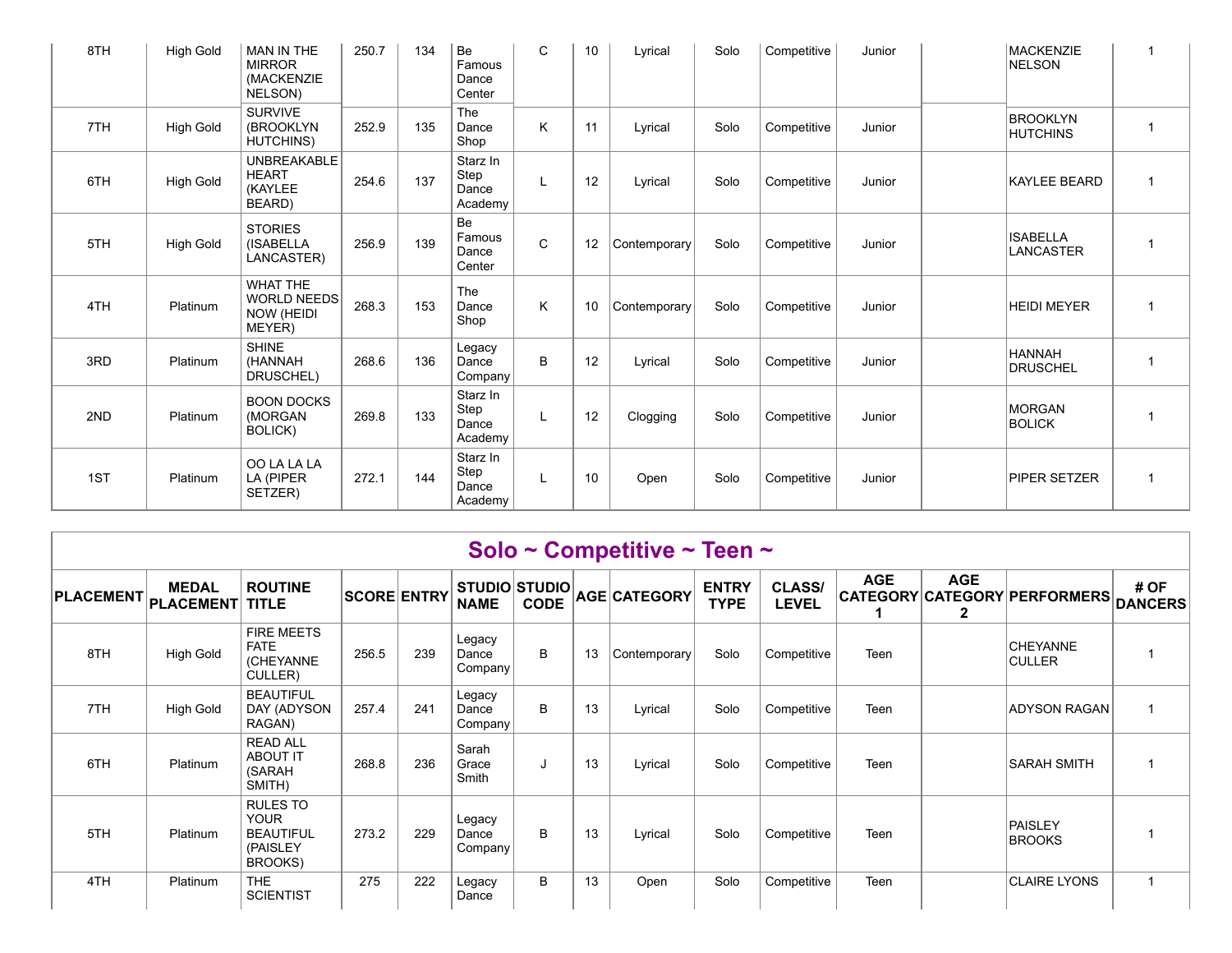|     |               | (CLAIRE<br>LYONS)                           |       |     | Company                               |         |    |              |      |             |      |                                  |  |
|-----|---------------|---------------------------------------------|-------|-----|---------------------------------------|---------|----|--------------|------|-------------|------|----------------------------------|--|
| 3RD | High Platinum | STRANGE<br><b>BIRD (POTTER</b><br>WILLIAMS) | 286   | 223 | Legacy<br>Dance<br>Company            | B       | 13 | Open         | Solo | Competitive | Teen | <b>POTTER</b><br><b>WILLIAMS</b> |  |
| 2ND | High Platinum | <b>EMPTY SPACE</b><br>(JORDYN<br>WATSON)    | 287.3 | 240 | Dedrick's<br>Dance<br><b>District</b> | $\circ$ | 14 | Contemporary | Solo | Competitive | Teen | <b>JORDYN</b><br><b>WATSON</b>   |  |
| 1ST | High Platinum | <b>BRAVE (EMILIE</b><br>WELLER)             | 288   | 246 | Starz In<br>Step<br>Dance<br>Academy  |         | 13 | Clogging     | Solo | Competitive | Teen | <b>EMILIE WELLER</b>             |  |

|     |                                     |                                                        |                    |     |                                      |             |    | Solo ~ Competitive ~ Senior ~ |                             |                               |            |            |                                      |      |
|-----|-------------------------------------|--------------------------------------------------------|--------------------|-----|--------------------------------------|-------------|----|-------------------------------|-----------------------------|-------------------------------|------------|------------|--------------------------------------|------|
|     | <b>MEDAL</b><br>PLACEMENT PLACEMENT | <b>ROUTINE</b><br><b>TITLE</b>                         | <b>SCORE ENTRY</b> |     | <b>STUDIO STUDIO</b><br><b>NAME</b>  | <b>CODE</b> |    | AGE CATEGORY                  | <b>ENTRY</b><br><b>TYPE</b> | <b>CLASS/</b><br><b>LEVEL</b> | <b>AGE</b> | <b>AGE</b> | CATEGORY CATEGORY PERFORMERS DANCERS | # OF |
| 2ND | High Gold                           | <b>TURNING</b><br><b>TABLES</b><br>(MARISSA<br>CILLEY) | 257.3              | 285 | Darden<br>Dance<br>Company           | P           | 16 | Lyrical                       | Solo                        | Competitive                   | Senior     |            | <b>MARISSA</b><br><b>CILLEY</b>      |      |
| 1ST | Platinum                            | <b>COMFORT</b><br>(JAYNA)<br>HADDOX)                   | 273.1              | 262 | Starz In<br>Step<br>Dance<br>Academy |             | 16 | Lyrical                       | Solo                        | Competitive                   | Senior     |            | <b>JAYNA HADDOX</b>                  |      |

|                  |                                  |                                                             |                    |     |                                      |                              |                | Solo ~ Performance ~ Petite ~ |                             |                               |            |                            |                                    |                        |
|------------------|----------------------------------|-------------------------------------------------------------|--------------------|-----|--------------------------------------|------------------------------|----------------|-------------------------------|-----------------------------|-------------------------------|------------|----------------------------|------------------------------------|------------------------|
| <b>PLACEMENT</b> | <b>MEDAL</b><br><b>PLACEMENT</b> | <b>ROUTINE</b><br><b>TITLE</b>                              | <b>SCORE ENTRY</b> |     | <b>NAME</b>                          | STUDIO STUDIO<br><b>CODE</b> |                | AGE CATEGORY                  | <b>ENTRY</b><br><b>TYPE</b> | <b>CLASS/</b><br><b>LEVEL</b> | <b>AGE</b> | <b>AGE</b><br>$\mathbf{2}$ | CATEGORY CATEGORY PERFORMERS       | # OF<br><b>DANCERS</b> |
| 6TH              | High Gold                        | MAKE IT LOOK<br>EASY (MIA<br>BOLICK)                        | 247.9              | 103 | Starz In<br>Step<br>Dance<br>Academy |                              | $\overline{7}$ | Jazz                          | Solo                        | Performance                   | Petite     |                            | <b>MIA BOLICK</b>                  | 1                      |
| 5TH              | High Gold                        | <b>INTO THE</b><br><b>UNKNOWN</b><br>(BIANCA<br>TRAVOGLINO) | 248.5              | 106 | Cultivate<br>Dance<br>Company        | G                            | 8              | Open                          | Solo                        | Performance                   | Petite     |                            | <b>BIANCA</b><br><b>TRAVOGLINO</b> |                        |
| 4TH              | High Gold                        | <b>ATTITUDE</b><br>(ZOIE HARRIS)                            | 248.9              | 107 | Carolina<br>Elite<br>Studios         | D                            | 8              | Open                          | Solo                        | Performance                   | Petite     |                            | <b>ZOIE HARRIS</b>                 |                        |
| 3RD              | High Gold                        | MY OWN<br><b>DRUM</b><br>(HARPER<br>SCHUTTER)               | 251.4              | 104 | Starz In<br>Step<br>Dance<br>Academy | L                            | 9              | Jazz                          | Solo                        | Performance                   | Petite     |                            | <b>HARPER</b><br><b>SCHUTTER</b>   | 1                      |
| 2ND              | High Gold                        | <b>SMILE</b><br>(MCKENNA<br>KLINK)                          | 253                | 102 | Cultivate<br>Dance<br>Company        | G                            | 8              | Jazz                          | Solo                        | Performance                   | Petite     |                            | <b>MCKENNA</b><br><b>KLINK</b>     |                        |
| 1ST              | Platinum                         | P.Y.T (TORI<br>LEE)                                         | 267.5              | 105 | Dedrick's<br>Dance                   | $\circ$                      | 7              | Jazz                          | Solo                        | Performance                   | Petite     |                            | TORI LEE                           | 1                      |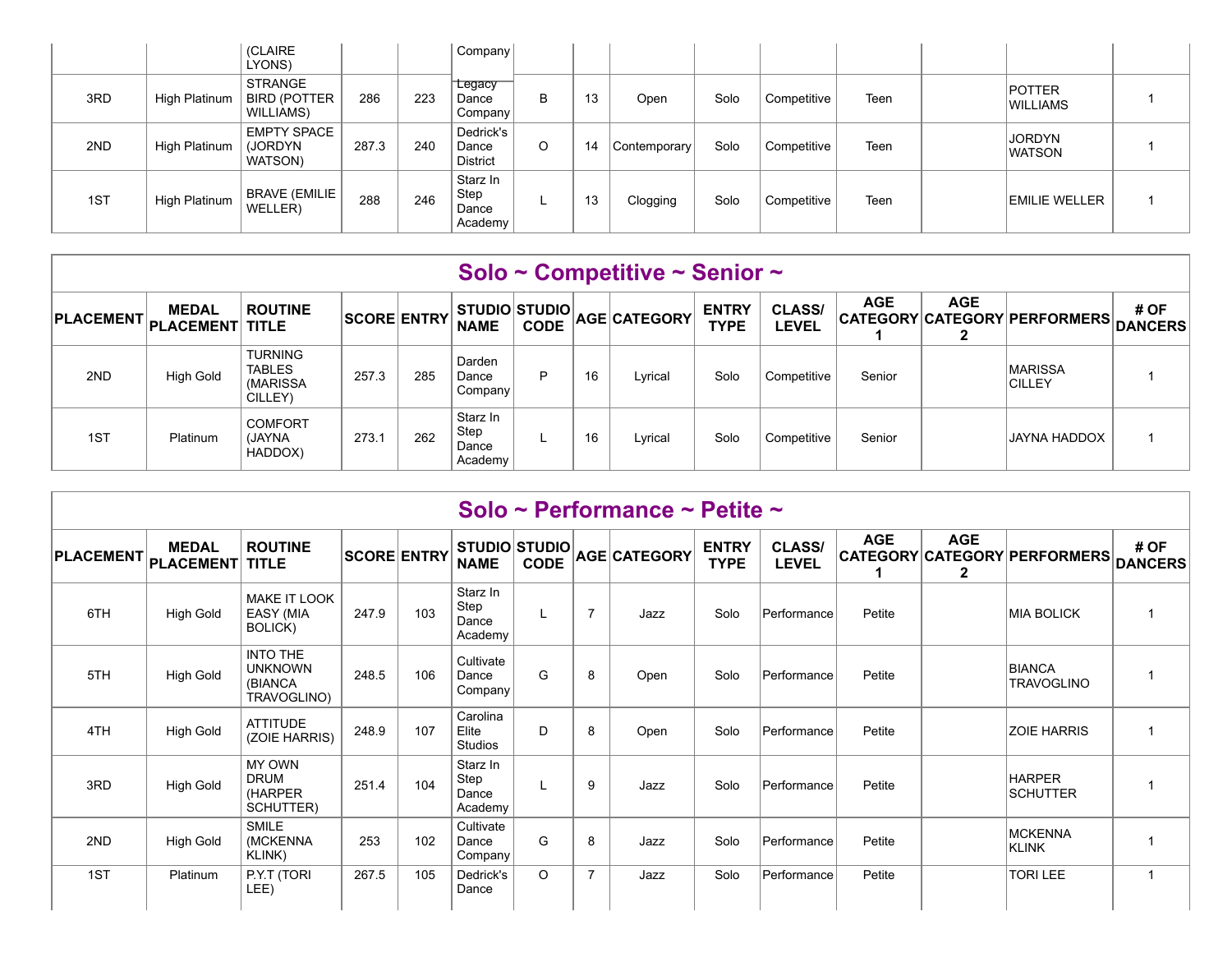|                  |                                  |                                                   |                    |     |                                     |                                     |    | Solo ~ Performance ~ Junior ~ |                             |                               |            |                            |                                     |                        |
|------------------|----------------------------------|---------------------------------------------------|--------------------|-----|-------------------------------------|-------------------------------------|----|-------------------------------|-----------------------------|-------------------------------|------------|----------------------------|-------------------------------------|------------------------|
| <b>PLACEMENT</b> | <b>MEDAL</b><br><b>PLACEMENT</b> | <b>ROUTINE</b><br><b>TITLE</b>                    | <b>SCORE ENTRY</b> |     | <b>NAME</b>                         | <b>STUDIO STUDIO</b><br><b>CODE</b> |    | AGE CATEGORY                  | <b>ENTRY</b><br><b>TYPE</b> | <b>CLASS/</b><br><b>LEVEL</b> | <b>AGE</b> | <b>AGE</b><br>$\mathbf{2}$ | <b>CATEGORY CATEGORY PERFORMERS</b> | # OF<br><b>DANCERS</b> |
| 4TH              | High Gold                        | <b>RHYTHM</b><br>NATION (JULIA<br>HUMPHREY)       | 249.2              | 148 | Darden<br>Dance<br>Company          | P                                   | 11 | Jazz                          | Solo                        | Performance                   | Junior     |                            | JULIA<br><b>HUMPHREY</b>            |                        |
| 3RD              | High Gold                        | <b>TRAIN WREK</b><br>(ZARION<br><b>BLACKWELL)</b> | 250                | 131 | Carolina<br>Elite<br>Studios        | D                                   | 12 | Lyrical                       | Solo                        | Performance                   | Junior     |                            | <b>ZARION</b><br>BLACKWELL          |                        |
| 2ND              | High Gold                        | <b>JUST DANCE</b><br>(LAILAH<br><b>BURTON</b> )   | 251.5              | 129 | Carolina<br>Elite<br><b>Studios</b> | D                                   | 10 | Hip Hop                       | Solo                        | Performance                   | Junior     |                            | <b>LAILAH BURTON</b>                |                        |
| 1ST              | <b>Platinum</b>                  | <b>LIL MAMA</b><br>(AMAYA<br>ANDERSON)            | 271.1              | 130 | Carolina<br>Elite<br>Studios        | D                                   | 10 | Hip Hop                       | Solo                        | Performance                   | Junior     |                            | AMAYA<br><b>ANDERSON</b>            |                        |

|            |                                  |                                             |                    |              |                               |             |    | Solo ~ Performance ~ Teen ~ |                             |                               |      |            |                                      |      |
|------------|----------------------------------|---------------------------------------------|--------------------|--------------|-------------------------------|-------------|----|-----------------------------|-----------------------------|-------------------------------|------|------------|--------------------------------------|------|
| PLACEMENT, | <b>MEDAL</b><br><b>PLACEMENT</b> | <b>ROUTINE</b><br><b>TITLE</b>              | <b>SCORE ENTRY</b> |              | STUDIO STUDIO <br><b>NAME</b> | <b>CODE</b> |    | <b>YAGE CATEGORY</b>        | <b>ENTRY</b><br><b>TYPE</b> | <b>CLASS/</b><br><b>LEVEL</b> | AGE  | <b>AGE</b> | CATEGORY CATEGORY PERFORMERS DANCERS | # OF |
| 1ST        | Platinum                         | <b>BLUE JEANS</b><br>(JANIYA<br>PENDERGAST) | 268.3              | $22^{\circ}$ | Legacy<br>Dance<br>Company    | B           | 13 | Tap                         | Solo                        | Performance                   | Teen |            | <b>JANIYA</b><br><b>PENDERGAST</b>   |      |

|                  |                                  |                                                        |                    |     |                                         |                                     |                | Solo ~ Ultimate ~ Petite ~ |                             |                               |            |                            |                                 |                        |
|------------------|----------------------------------|--------------------------------------------------------|--------------------|-----|-----------------------------------------|-------------------------------------|----------------|----------------------------|-----------------------------|-------------------------------|------------|----------------------------|---------------------------------|------------------------|
| <b>PLACEMENT</b> | <b>MEDAL</b><br><b>PLACEMENT</b> | <b>ROUTINE</b><br><b>TITLE</b>                         | <b>SCORE ENTRY</b> |     | <b>NAME</b>                             | <b>STUDIO STUDIO</b><br><b>CODE</b> |                | <b>AGE CATEGORY</b>        | <b>ENTRY</b><br><b>TYPE</b> | <b>CLASS/</b><br><b>LEVEL</b> | <b>AGE</b> | <b>AGE</b><br>$\mathbf{2}$ | CATEGORY CATEGORY PERFORMERS    | # OF<br><b>DANCERS</b> |
| 8TH              | High Gold                        | I SEE THE<br>LIGHT (MADDY<br>JOHNSON)                  | 251.5              | 123 | Be<br>Famous<br>Dance<br>Center         | C                                   | 8              | Lyrical                    | Solo                        | Ultimate                      | Petite     |                            | <b>MADDY</b><br><b>JOHNSON</b>  |                        |
| 7TH              | High Gold                        | H.E.R (OLIVIA<br>PADGETT)                              | 257                | 126 | Be<br>Famous<br>Dance<br>Center         | C                                   | 9              | Lyrical                    | Solo                        | Ultimate                      | Petite     |                            | <b>OLIVIA PADGETT</b>           |                        |
| 6TH              | Platinum                         | <b>MASQUERADE</b><br>(MCCANTS<br>GRICE)                | 270.5              | 119 | Legacy<br>Dance<br>Company <sup>1</sup> | B                                   | 9              | Jazz                       | Solo                        | Ultimate                      | Petite     |                            | <b>MCCANTS</b><br><b>GRICE</b>  |                        |
| 5TH              | Platinum                         | <b>GO THE</b><br><b>DISTANCE</b><br>(GRACELYN<br>FURR) | 272.1              | 125 | Be<br>Famous<br>Dance<br>Center         | C                                   | 9              | Lyrical                    | Solo                        | Ultimate                      | Petite     |                            | <b>GRACELYN</b><br><b>FURR</b>  |                        |
| 4TH              | High Platinum                    | PLAY THAT<br>SAX (KAYLEE                               | 283.8              | 117 | Darden<br>Dance                         | P                                   | $\overline{7}$ | Open                       | Solo                        | Ultimate                      | Petite     |                            | <b>KAYLEE</b><br><b>BRUNSON</b> |                        |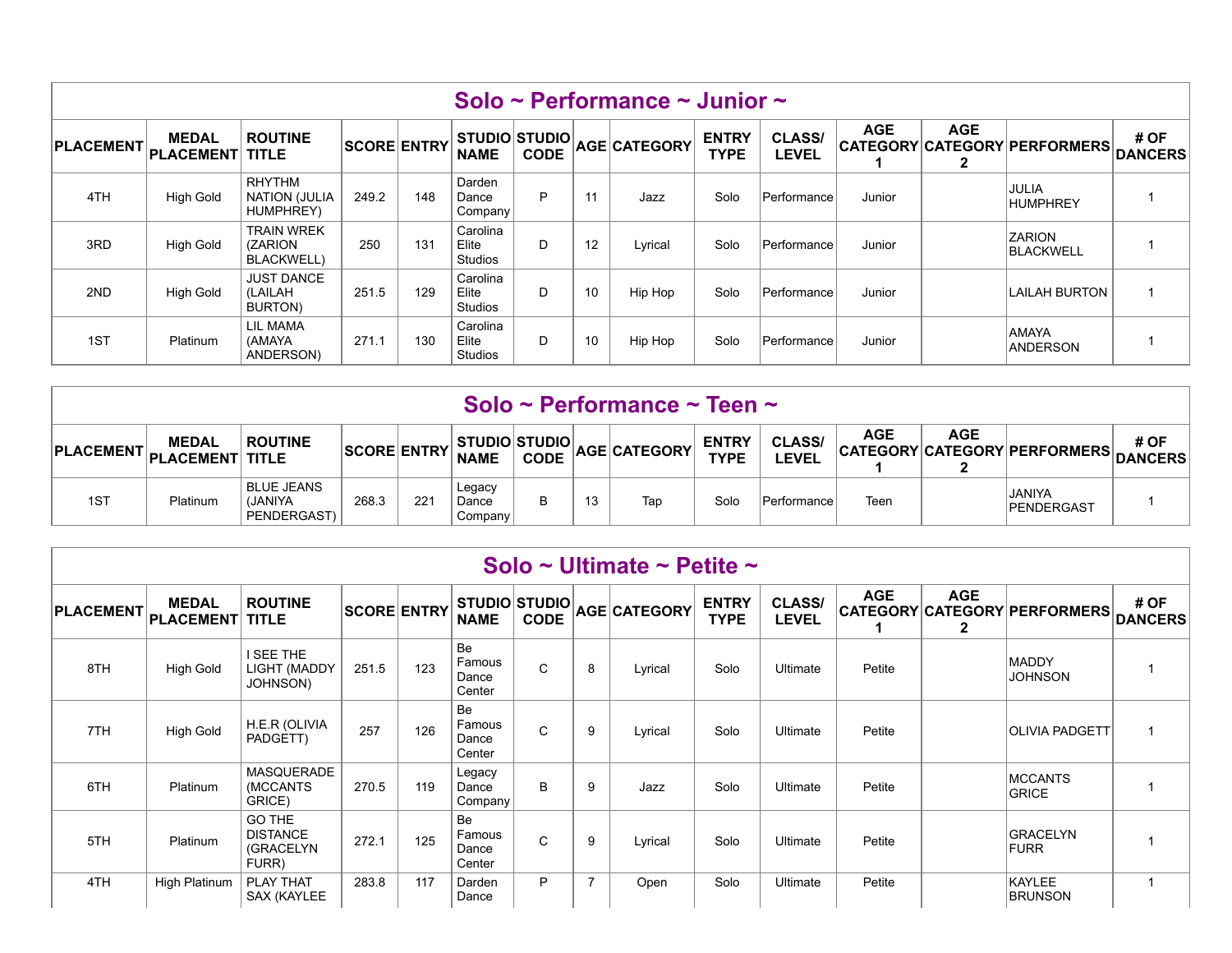|        | %581621                                                                                        | $&$ RPSDQ\                |         |              |                           |                         |  |
|--------|------------------------------------------------------------------------------------------------|---------------------------|---------|--------------|---------------------------|-------------------------|--|
| 5'     | $% $1$ $*$ $'(0)$<br>$+$ LJK 30D $\sqrt{\frac{6}{00}}$ (5621<br>(51(5                          | 7 K H<br>DQFH<br>6 K R S  | $-D$ ]] | 6 R O R      | 8 O W L P D W & H W L W H | (00(5621<br>(51(5)      |  |
| $\sim$ | $+23($ < 28<br>$+$ LJK 30D $W_{\%}^{\$}\underset{222411}{\overset{84}{\bigcirc}}$<br>$/20$ \$; | 7 K H<br>DQFH<br>6 K R S  |         | /\ULFDO 6ROR | 8 O W L P D W & H W L W H | $%522.+11$<br>$/20$ \$; |  |
| 67     | $5($ \$ $/$ : $/$ $'$<br>$+$ L J K 3 O D W& L Q / X P 0 < . \$ $+$                             | 7 K H<br>'DQFH<br>6 K R S | $2$ SHQ | 6 R O R      | 8 O W L P D W BH W L W H  | $0 < .5 + .1^*$         |  |

|                |                               |                                                                                                |          |                                                    |                                         | 6ROR a 8OWLPDWH a - XQLRU a    |                |                     |                                   |                                                                                                  |  |
|----------------|-------------------------------|------------------------------------------------------------------------------------------------|----------|----------------------------------------------------|-----------------------------------------|--------------------------------|----------------|---------------------|-----------------------------------|--------------------------------------------------------------------------------------------------|--|
|                | $3/\$8(0(17_3/\$8(0(177.7)/($ | 5287,1(                                                                                        | 6825(175 |                                                    | $678', 2678', 2$<br>1\$0( $82'$ ( $8''$ | $857$ ( $*$ 25 $\leq$          | (175<br>7 < 3( | $8/$ \$ 66<br>1(91) |                                   | $\frac{$*(3.57)(1.255)}{8.57(1.255)}$ $\frac{$*(1.255)(1.255)(1.250)(5.25)(1.255)}{8.51(2.255)}$ |  |
| $7 +$          | $+$ LJK $*$ ROG8& <           | $: 20 $1, = 6$<br>$7208 = $$ .                                                                 |          | 'DUBH Q<br>'DQFH<br>$&$ RPSDQ\                     | 3                                       | $S$ FUR                        | 6ROR           |                     | 8 O W L PID W HX Q L R U          | $188 < 708 =$                                                                                    |  |
| $7 +$          |                               | \$58\$'<br>30DWLQXPS5.66\$<br>% 65                                                             |          | 'DUGHQ<br>$'$ D Q F H<br>$&$ RPSDQ                 | 3                                       |                                |                |                     | AULFDO GROR 80WLPDWHXQLRU         | 0 \$5, 66 \$<br>$% (5 \times$                                                                    |  |
| $7 +$          |                               | 72;8<br>$30DWLQX0P$0$17+$$<br>%5\$66\$5'                                                       |          | 'DUGHQ<br>'DQFH<br>$&$ RPSDQ\                      | 3                                       | $-D$ ]]                        | 6 R O R        |                     | 8 O W L PID W HX Q L R U          | $6$0$17+$$<br>%5\$66\$5'                                                                         |  |
| $7 +$          |                               | $*$ / 2 5 $<$<br>3 O D W L Q X % 5 46 2 1<br>$67$ (: $$57$                                     |          | % H<br>DPRX V<br>DQFH<br>& H Q W H U               | &                                       |                                |                |                     | $+LS$ + RS 6 ROR 8 OWLPD WHX QLRU | %5\$621<br>$67$ (: \$57                                                                          |  |
| $7 +$          | $30DWLQXPO$1'$ \$             | 0221<br>$6 + 15 / (1)$                                                                         |          | % H<br>DPRX V<br>$\overline{DQ}$ FH<br>& H Q W H U | &                                       |                                |                |                     | &RQWHPSR0BOR 8OWLPDWHXQLRU        | \$0\$1's<br>$6 + 15 / (1$                                                                        |  |
| $7 +$          |                               | $7$ ( / (3 + 2 1 (<br>$+$ LJK 3OD WLQ & P\$, 5(<br>$60.7+$                                     |          | DUCHQ<br>'DQFH<br>$&$ RPSDQ                        | 3                                       | $-D$ ]]                        | 6ROR           |                     | 8 O W L PID W HX Q L R U          | 1, k 8/5, 5(<br>$60.7+$                                                                          |  |
| $7 +$          |                               | $\begin{array}{c}\n80 WLPD W & 1'6, '('\\ \n'LDPRQ & +\frac{6}{3}/1, (\\ 0 < (5)\n\end{array}$ |          | 7 K H<br>'DQFH<br>6KRS                             |                                         | & R Q W H P <b>S R 0 B O R</b> |                |                     | 8 O W L PID W HX Q L R U          | $+ $11, (0 (< 5)$                                                                                |  |
| $5$ $^{\circ}$ |                               | $80WLPD \mathcal{H}^{2}5, (1''LDPRQG 5 $8, (5)$                                                |          | % H<br>DPRX<br><sup>'</sup> DQFH<br>& H Q W H U    | &                                       | 7D S                           |                |                     | 6ROR 8OWLPDWHXQLRU                | $*5$8.$<br>788.(5                                                                                |  |
| 1 <sup>1</sup> |                               | $80WLPD WH^{1752/1252/135} + 1500WRW^{0,85+135/145}$                                           |          | 'HGULFNV<br>'DQFH<br>'LVWULFW                      | 2                                       | $2$ SHQ                        | 6 R O R        |                     | 8 O W L P D W HX Q L R U          | $0,8$ \$ + $*$ 5 \$' <                                                                           |  |
| 67             | $'LDPRQG 623+,$ \$            | $7+, (9(6), 1)$<br>8 O W L P $\uparrow$ W H $(7(03/1))$<br>0, / (75)                           |          | 6WDU<br>6 W U X F N<br>$'$ DQFH<br>6WXGLR          |                                         | $-D$ ]]                        |                |                     | 6ROR 8OWLPDWHXQLRU                | $623 + .\$ 0./\$17                                                                               |  |

┑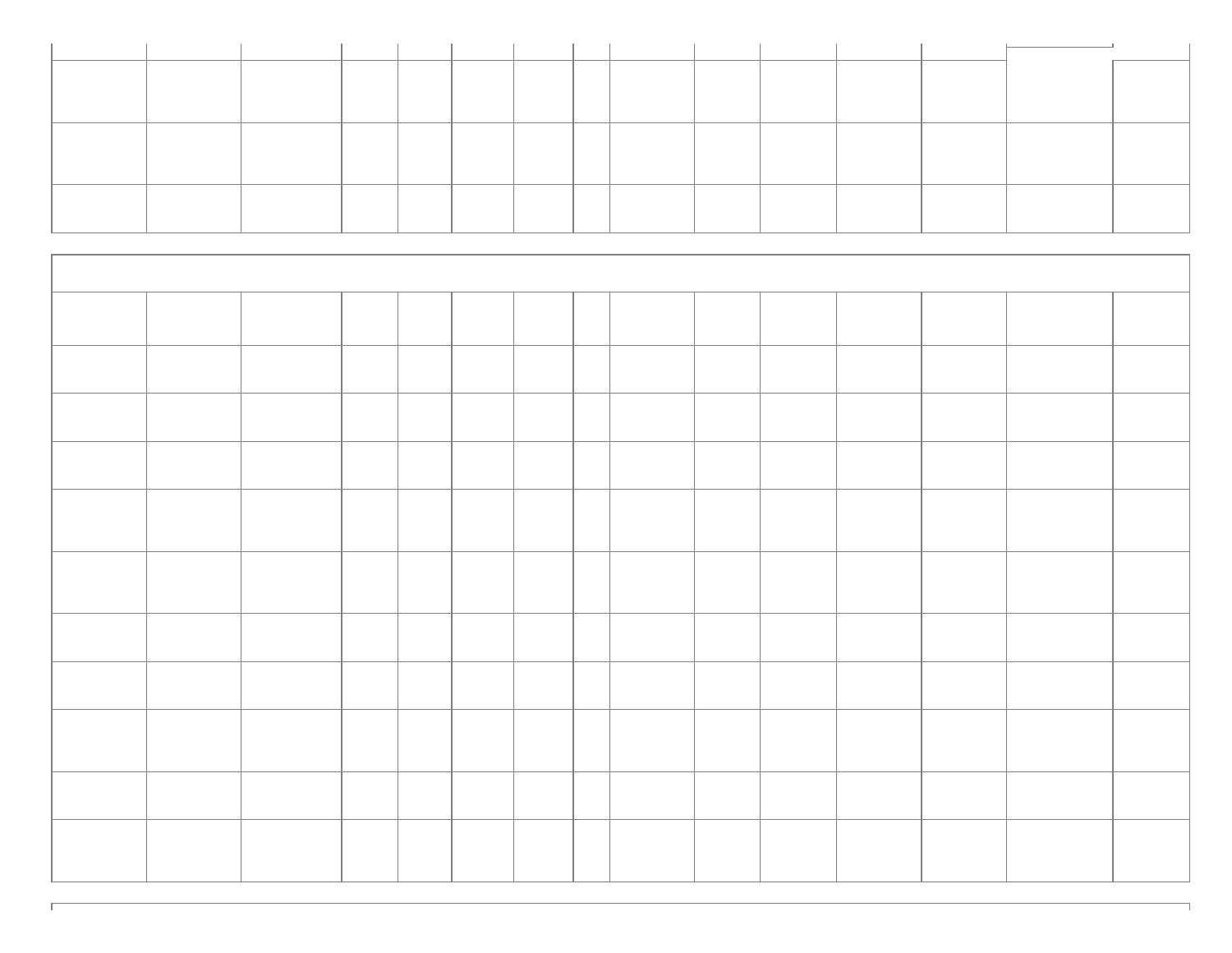## 6 R O R a 8 O W H PHO WaH a 7

| $3/$ 8 (0 (17 <sub>3</sub> / \$8 (0 (1 $7/$ \$8 (0 (1 $7/$ 7 , 7 / ( |                                                                                                                                                                                                                                                                                  |                                                                  | 6825(175) |                                                   |        | $678,2678,28*(87(^28)(25)$ | $(175x$<br>$7 < 3($ | &/\$66<br>/(9(/ |                           | $\begin{array}{ c c c c c c } \hline & \updownarrow^{\ast} & \updownarrow^{\ast} & \downarrow^{\ast} \\ \hline & 8 & \frac{1}{27} & \frac{1}{25} & \frac{1}{25} & \frac{1}{25} & \frac{1}{25} & \frac{1}{25} \\ & & 3 & \frac{1}{25} & \frac{1}{25} & \frac{1}{25} & \frac{1}{25} \\ & & 3 & \frac{1}{25} & \frac{1}{25} & \frac{1}{25} & \frac{1}{25} & \frac{1}{25} \\ & & \frac{1}{25} & \frac{1}{25}$ |  |
|----------------------------------------------------------------------|----------------------------------------------------------------------------------------------------------------------------------------------------------------------------------------------------------------------------------------------------------------------------------|------------------------------------------------------------------|-----------|---------------------------------------------------|--------|----------------------------|---------------------|-----------------|---------------------------|-----------------------------------------------------------------------------------------------------------------------------------------------------------------------------------------------------------------------------------------------------------------------------------------------------------------------------------------------------------------------------------------------------------|--|
| $7 +$                                                                |                                                                                                                                                                                                                                                                                  | $3 + $1202$<br>+ L J K * R $0\frac{7}{6}$ ( 23(5\$)<br>$%$ ( / . |           | % H<br>) D P R X V<br>'D Q F H<br>& H Q W H U     | &      |                            | %DOOHW6ROR          |                 | 8 O W L P D W FAH H Q     | $%5,$ \$11\$ % $( /$ .                                                                                                                                                                                                                                                                                                                                                                                    |  |
| $7 +$                                                                | 30DWLQXP(31\$)                                                                                                                                                                                                                                                                   | $28(31 \ (-6)$<br>$+, 1 2 1$                                     |           | 'HGULFNV<br>'DQFH<br>'LVWULFW                     | 2      |                            | AULFDO 6ROR         |                 | 8 O W L PID W FAHHQ       | 0 (< 15<br>$+, 1 2 1$                                                                                                                                                                                                                                                                                                                                                                                     |  |
| $7 +$                                                                |                                                                                                                                                                                                                                                                                  | $)5($ (\$6\$<br>+ L J K 3 O D WAL Q X P. \$ (' < 1<br>\$/021'    |           | (HJDF)<br>'DQFH<br>&RPSDQ                         | %      |                            | <b>/\ULFDO 6ROR</b> |                 | 8 O W L PID W FAHHQ       | $.$ \$ ( $'$ < 1<br>\$/021'                                                                                                                                                                                                                                                                                                                                                                               |  |
| $5$ '                                                                | +LJK 30D $\sqrt{\pi} \zeta_5^2 \zeta_6^8$                                                                                                                                                                                                                                        | $:+(1, 722.$<br>$1$ \$ < 1 (                                     |           | 7 K H<br>$'$ DQFH<br>6KRS                         | $\sim$ |                            |                     |                 | /\ULFDO 6ROR 8OWLPDWFTHHQ | $.$ \$56 < 1 / \$1 (                                                                                                                                                                                                                                                                                                                                                                                      |  |
| 1 <sup>1</sup>                                                       | $'LDPRQG.$ , 1*                                                                                                                                                                                                                                                                  | 80WLPDWH\$/0                                                     |           | 7 K H<br>$'$ DQFH<br>6KRS                         | $\sim$ | & R Q W H P S R 0 B O R    |                     |                 | 8 O W L P D W FAH H Q     | $0 < \frac{3}{2}$ , 1 *                                                                                                                                                                                                                                                                                                                                                                                   |  |
| 67                                                                   | ${ \begin{array}{c} 80WLPD \ W_{\rm d}^1 \\ 100W \ 100W \ 100W \ 100W \ 100W \ 100W \ 100W \ 100W \ 100W \ 100W \ 100W \ 100W \ 100W \ 100W \ 100W \ 100W \ 100W \ 100W \ 100W \ 100W \ 100W \ 100W \ 100W \ 100W \ 100W \ 100W \ 100W \ 100W \ 100W \ 100W \ 100W \ 100W \ 100$ | $+ $1/$                                                          |           | 6 W D U<br>6 W U X F N<br>$'$ DQFH<br>6 W X G L R |        | & R Q W H P S R 0 R O R    |                     |                 | 8 O W L P D W FAH H Q     | $+ $11$ * 5\$& (<br>'(9,1)                                                                                                                                                                                                                                                                                                                                                                                |  |

|       |                               |                                                                                                                                                                                                                                                                                                                                  |  |                                          |      | 6ROR a 8OWLPDWH a 6HQLRU a |              |                                      |                                                                                                                                                                                                            |  |
|-------|-------------------------------|----------------------------------------------------------------------------------------------------------------------------------------------------------------------------------------------------------------------------------------------------------------------------------------------------------------------------------|--|------------------------------------------|------|----------------------------|--------------|--------------------------------------|------------------------------------------------------------------------------------------------------------------------------------------------------------------------------------------------------------|--|
|       | $3/\$8(0(173/\$8(0(177,77)))$ |                                                                                                                                                                                                                                                                                                                                  |  |                                          |      |                            |              |                                      | $6825 (1758,800)$<br>$678,200$<br>$678,200$<br>$82 (1500)$<br>$85 (1758)$<br>$8.20$<br>$8.25 (1758)$<br>$8.25 (1758)$<br>$8.25 (1758)$<br>$8.25 (1758)$<br>$8.25 (1758)$<br>$8.25 (1758)$<br>$8.25 (1758)$ |  |
| $7 +$ |                               | $+2: /21*$<br>30DWLQ $\chi_2^{i}/(7, 729)$<br>$\chi_2^{i}/(7, 729)$<br>$+ $1/$                                                                                                                                                                                                                                                   |  | (HJDF)<br>'DQFH<br>& R P S D Q \         | $\%$ |                            | /\ULFDO 6ROR | 8 O W L P D W <del>C H</del> Q L R U | $6 < 1 (< + $)/$                                                                                                                                                                                           |  |
| $7 +$ |                               | $7+, 6$ 21(6)<br>$30DWLQ\chi^{25}_{0}$ < 28<br>$*(77/(6$                                                                                                                                                                                                                                                                         |  | /HJDF<br>'DTH<br>$&$ RPSDQ               | $\%$ |                            | /\ULFDO 6ROR | 8 O W L P D W <del>G H</del> Q L R U | $0($ \$ '2 :<br>$*(77/(6$                                                                                                                                                                                  |  |
| $7 +$ |                               | $7 + ($ :\$< < 28<br>$+$ LJK 30D $W_{0}^{3}Q(\chi_{\beta}^{0}(\cdot))$<br>1,771(                                                                                                                                                                                                                                                 |  | $/$ HJDF $\Lambda$<br>'DQFH<br>$&$ RPSDQ | $\%$ | $-D11$                     | 6 R O R      | 8 O W L P D W <del>G</del> H Q L R U | 0 \$. \$< 1<br>1,771(                                                                                                                                                                                      |  |
|       |                               | $1275($ $\frac{6}{5}$ $\frac{1}{5}$ $\frac{1}{5}$ $\frac{1}{5}$ $\frac{1}{5}$ $\frac{1}{5}$ $\frac{1}{5}$ $\frac{1}{5}$ $\frac{1}{5}$ $\frac{1}{5}$ $\frac{1}{5}$ $\frac{1}{5}$ $\frac{1}{5}$ $\frac{1}{5}$ $\frac{1}{5}$ $\frac{1}{5}$ $\frac{1}{5}$ $\frac{1}{5}$ $\frac{1}{5}$ $\frac{1}{5}$ $\frac{1}{5}$ $\frac$<br>72 6 \$ |  | 7 K H                                    |      |                            |              |                                      | $0.05 \pm 0.4$                                                                                                                                                                                             |  |

 $|$ &RQWHPSRUDOR 8OWLPDWGHQLRU

 $\wedge$ ULFDO 6ROR 8OWLPDWGHOLRU

 $025 * < 1$ 

 $/$  \$66,7(5

 $.$ , 567(1

 $(5 * 8 6 2 1)$ 

 $'$ DQFH

 $HJDF$ 

 $'$ DQFH

 $8$ RPSDQ

 $\%$ 

6KRS

 $7+$ 

 $7+$ 

 $+$  L J K 3 O D W 2 22  $\%$  R (

 $025 * < 1$ 

 $/$ \$66,7(5  $+2/7$  0 (

+LJK 30D  $W = \frac{1}{3}$ <br>  $(5 * 8621)$ <br>
(5\*8621)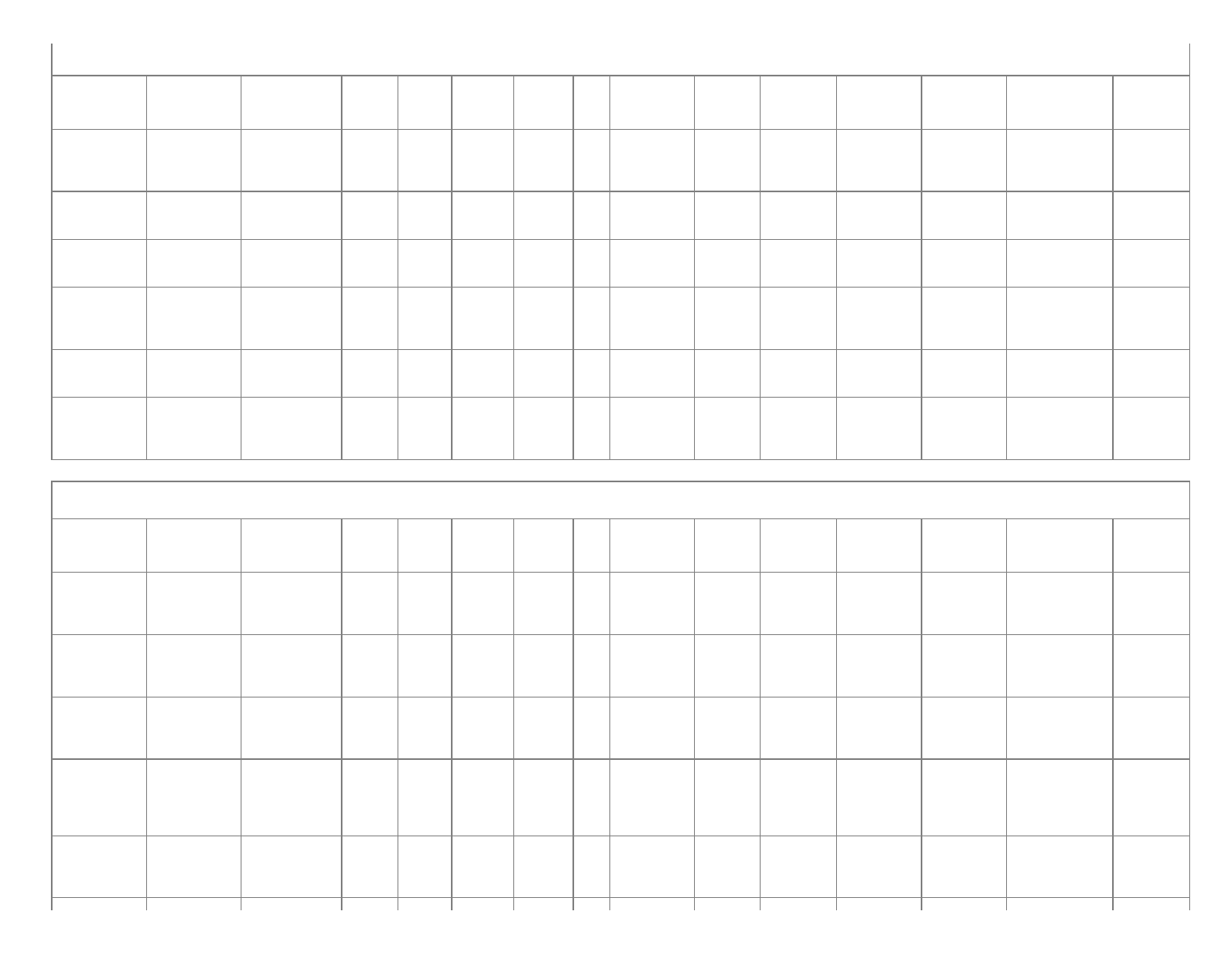| $7 +$          | $+$ LJK 3OD W \$ 0 X B / 8 6 7<br>$% (7 + $1 <$<br>$/20$ \$:<br>$6281'$ 2)                 | 7 K H<br>$'$ DQFH<br>6 K R S                        | & R Q W H P S R & B O R & O W L P D W <del>C H</del> Q L R U    | $% (7 + $1 <$<br>$/20$ \$; |
|----------------|--------------------------------------------------------------------------------------------|-----------------------------------------------------|-----------------------------------------------------------------|----------------------------|
| $7 +$          | $+$ LJK 30D $\sqrt{6}$ $\sqrt{6}$ $\sqrt{6}$ $\sqrt{6}$ $\sqrt{6}$<br>\$/021'              | /HJDF<br>'DQFH<br>$\frac{1}{2}$<br>$&$ RPSDQ        | 8 O W L P D W <del>C H</del> Q L R U<br>$2$ SHQ<br>6 R O R      | $*5\$8,1$<br>\$/021'       |
| 5 <sup>1</sup> | $, ','17.12$ :<br>0 < 2:1<br>+ L J K 3 O D W6 $Z$ Q $X$ 1 P 7 +<br>$= $5, $+$<br>$*22'621$ | (HJDF)<br>$\frac{1}{2}$<br>'DQFH<br>&RPSDQ          | 8 O W L PID W6HH Q L RIU<br>AULFDO 6ROR                         | $= $5, $+$<br>$*22'621$    |
| 1 <sup>1</sup> | +LJK 30D $W_2^4$ $W_3^2$ $W_3^3$ $W_4^5$ $W_1$                                             | 7 K H<br>$'$ DQFH<br>6 K R S                        | 8 O W L P D W <del>C H</del> Q L R U<br>& R Q W H P S R 0 B O R | $ 2/0, 9.5 : + 7($         |
| 67             | $80WLPDW2H0$1 - $'3$<br>'LDPRQG255                                                         | 'HGULFNV<br>$'$ DQFH<br>$\overline{2}$<br>'LVWU LFW | 8 O W L PID W <del>GIH</del> Q L RIU<br>$-D$ ]]<br>6ROR         | $-$ \$ ' \$ 255            |

|    |                                                                  |  |                                        |  | 'XHWUDR a & RPSHWLWLYH a OLQL a |  |                      |  |  |
|----|------------------------------------------------------------------|--|----------------------------------------|--|---------------------------------|--|----------------------|--|--|
|    | $3/$ \$&(0(1 $7/$ \$ $(0/$ \$/ 5287,1( $(3/$ \$&(0(177,7/( $(5/$ |  |                                        |  |                                 |  |                      |  |  |
| 67 | + L J K $*$ R $D(G($ & 75, &                                     |  | % H<br>DPRX V<br>'DQFHI<br>& H Q W H U |  | $-D$ ]]                         |  | 'XHWUL7R&RPSHWLWDYQL |  |  |

|                |                                                  |                                  |  |                                                    |                           |         |  |                                                         | 'XHWUDR a & RPSHWLWLYH a 3HWLWH a        |  |
|----------------|--------------------------------------------------|----------------------------------|--|----------------------------------------------------|---------------------------|---------|--|---------------------------------------------------------|------------------------------------------|--|
|                | $3/$ 8 (0 (17 <sub>3</sub> /\$8)(0 (177,7)/(     |                                  |  |                                                    |                           |         |  |                                                         | $6825 (1753)678,2678,287(18)(185)(1753)$ |  |
| $7 +$          |                                                  | $+$ LJK $*$ R $D/G$ \$ 1 2 1 0 ( |  | % H<br>DPRX V<br>$\overline{DQ}$ FH<br>& H Q W H U | $\boldsymbol{\mathsf{R}}$ |         |  | & R Q W H P S RXUHDAVU L TR R P S H W L W 3LHY WH L W H |                                          |  |
| 5 <sup>1</sup> |                                                  | + L J K * R $Q'Q$ /, ) ( %, *    |  | % H<br>DPRX V<br>$'$ DQFH<br>& H Q W H U           | &                         | $-D$ ]] |  | 'XHWUL/TR&RPSHWLW3LPYWHLWH                              |                                          |  |
| 1'             |                                                  | $30DWLQ$ $8P$ $3P$ $3P$ $4(1$    |  | % H<br>$D$ P R $X$ $V$<br>$'$ DQFH<br>& H Q W H U  |                           | $-D$ ]] |  | 'XHWUDRRPSHWLW3LPYWHLWH                                 |                                          |  |
| 67             | 3 O D W L Q <i>X</i> <sub>6</sub> P <sub>2</sub> |                                  |  | $'DTLQJ_0$<br>2Q +RSH $^0$                         |                           | $-D$ ]] |  | 'XHWUD'R&RPSHWLW3LPYWHLWH                               |                                          |  |

# 'XHWUZR a & RPSHWLWLYH a - XQLRU a

 $5287,1(6825)(1756678,2678,28*(857(*256)(1756)8/$66)$  $3/$ \$ & (0(1 $\bar{7}$  0('\$/  $\frac{1}{2}$  (  $\frac{1}{3}$  (5) 250 (5)  $2)$ KWWSV XOSWODFFDHWFRPWSRUXHUQLH FRP DOFEKOODPWRDSRAXOOSH|NPDSREWMONDERBOLTS9RUW 5HSRURWSWHSVHXOLWFMURDUOGOWYXGLRVORFDWLRQ,GHG I DAD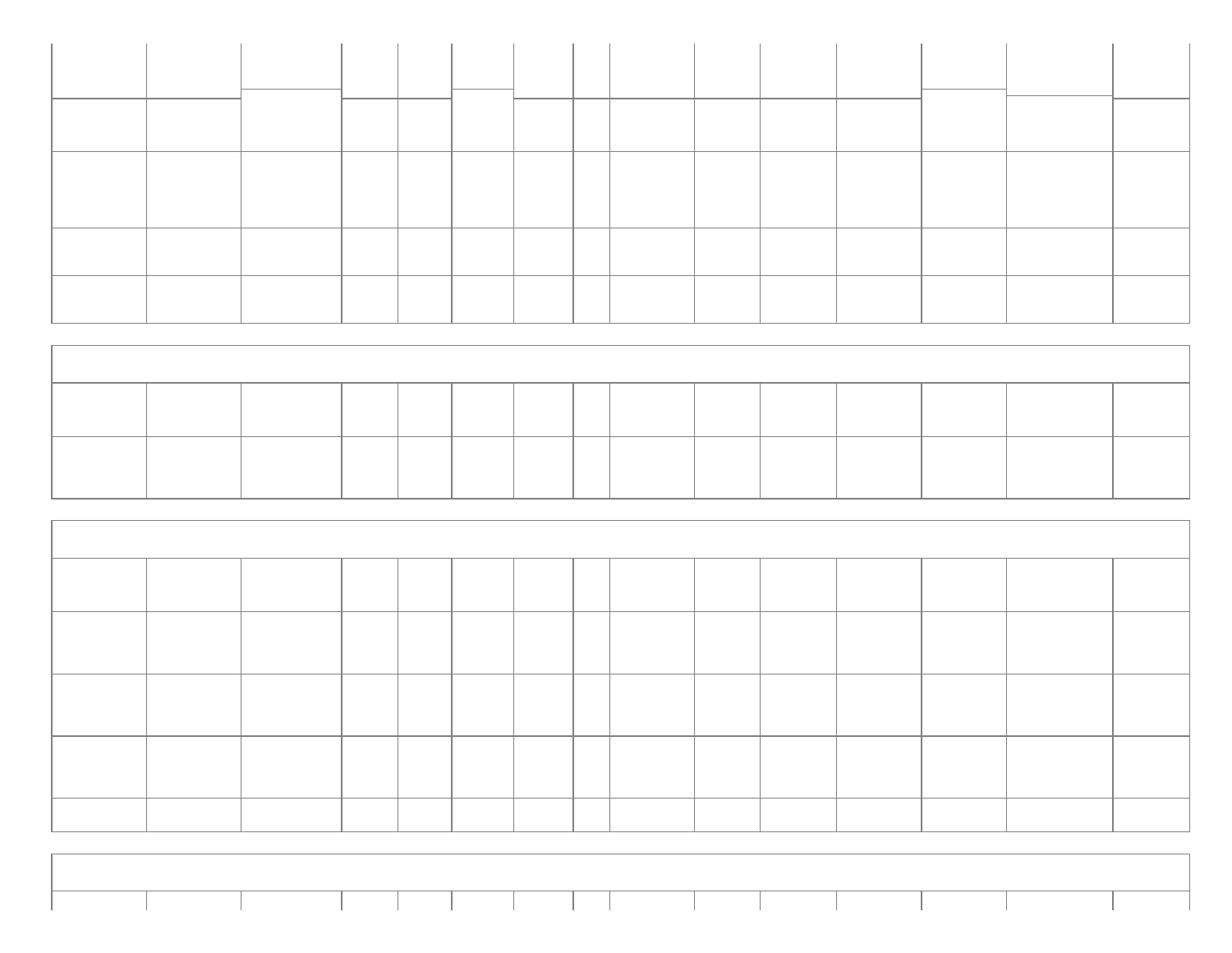|    | $3/$ \$ & (0(1 $77, 7/$ )          | & 2 ' (<br>1\$0(                                          | $8 \frac{1}{97}$ ( $* 2 \frac{5}{9}$ & \$7 ( $* 2 \frac{5}{9}$<br>(911)<br>7 < 3( | 1\$18(56) |
|----|------------------------------------|-----------------------------------------------------------|-----------------------------------------------------------------------------------|-----------|
|    | $30DWLQ\frac{1}{6}P^{\prime}$ 21 Z | /HJDF<br>'DTH<br>$\frac{1}{2}$<br>& R P S D Q \           | /\ULFD OXHWULTR&RPSHWLW-LXYQHLRU                                                  |           |
| 67 | 30DWLQ $\frac{8567}{8728}$         | $/$ HJDF $\overline{)}$<br>$\%$<br>'DQFH<br>& R P S D Q \ | /\ULFD OXHWULTR&RPSHWLW-LXYQHLRU                                                  |           |

|    |                                 |                                       |  |                                                     |    | 'XHWUIR a 3HUIRUPDQFH a OLQL a |  |                          |                                                                                                                                                                                                                                                                                                                                                                                                                                                |  |
|----|---------------------------------|---------------------------------------|--|-----------------------------------------------------|----|--------------------------------|--|--------------------------|------------------------------------------------------------------------------------------------------------------------------------------------------------------------------------------------------------------------------------------------------------------------------------------------------------------------------------------------------------------------------------------------------------------------------------------------|--|
|    |                                 | $3/$ 8 (0 (173/8) (0 (177.77)         |  |                                                     |    |                                |  |                          | $6825( (175 - \frac{678}{150} \cdot \frac{2678}{82} \cdot \frac{2}{8} \cdot (\frac{2}{8} \cdot \frac{2}{1}) \cdot \frac{2}{8} \cdot (\frac{25}{8}) \cdot (\frac{25}{12}) \cdot (\frac{175}{7 \cdot 3} \cdot \frac{8}{50}) \cdot (\frac{25}{19}) \cdot (\frac{25}{19}) \cdot (\frac{25}{19}) \cdot (\frac{25}{19}) \cdot (\frac{25}{19}) \cdot (\frac{25}{19}) \cdot (\frac{25}{19}) \cdot (\frac{25}{19}) \cdot (\frac{25}{19}) \cdot (\frac{$ |  |
|    | + L J K * R $\log_{6.7 : (11)}$ |                                       |  | 'DUGHQ<br>'DQFH <br>$&$ RPSDQ                       | -3 |                                |  | /\ULFDOXHWUDRUIRUPDQBHQL |                                                                                                                                                                                                                                                                                                                                                                                                                                                |  |
| 67 |                                 | + L J K * R $O_{38575}^{6}$ (2) 7 + ( |  | 6 W D U ] , Q<br>6 W H S<br>'DQFH<br><b>SFDGHP\</b> |    | - D 11                         |  | 'XHWU L'RHUIRU PDQ BHQL  |                                                                                                                                                                                                                                                                                                                                                                                                                                                |  |

|                |                                                |  |                                             |  | 'XHWUZR a 3HUIRUPDQFH a -XQLRU a |  |                                      |                                                                                                                                                                                                                                                                                                                                                                                                         |  |
|----------------|------------------------------------------------|--|---------------------------------------------|--|----------------------------------|--|--------------------------------------|---------------------------------------------------------------------------------------------------------------------------------------------------------------------------------------------------------------------------------------------------------------------------------------------------------------------------------------------------------------------------------------------------------|--|
|                | $3/$ \$ & (0(1 $7_3$ / \$ & (0(1 $7_7$ , 7 / ( |  |                                             |  |                                  |  |                                      | $6825((1755 \times 10^{-10}) \times 10^{-10}) \times 10^{-10} \times 10^{-10} \times 10^{-10} \times 10^{-10} \times 10^{-10} \times 10^{-10} \times 10^{-10} \times 10^{-10} \times 10^{-10} \times 10^{-10} \times 10^{-10} \times 10^{-10} \times 10^{-10} \times 10^{-10} \times 10^{-10} \times 10^{-10} \times 10^{-10} \times 10^{-10} \times 10^{-10} \times 10^{-10} \times 10^{-10} \times 1$ |  |
| 1 <sup>1</sup> | + L J K $*$ R $D/Q$ 9 (/<                      |  | & D U R ( O L Q D<br>(OLWH<br>6 W X G L R V |  |                                  |  | /\ULFDOXHWUURHUIRUPDQEXHQLRU         |                                                                                                                                                                                                                                                                                                                                                                                                         |  |
| 67             | + L J K 3 O D V V L Q T X P : 1                |  | & D U R O L Q D<br>(OLWH<br>6 W X G L R V   |  |                                  |  | $+LS$ + RS'XHWU LABHUIRU PDQ-FXHQLRU |                                                                                                                                                                                                                                                                                                                                                                                                         |  |

|             |                          |                               |  |                                              |               |         |  | 'XHWUIZR a 8OWLPDWH a 3HWLWH a       |                                                                                                                                                                                                                                                                                                                                                                                           |  |
|-------------|--------------------------|-------------------------------|--|----------------------------------------------|---------------|---------|--|--------------------------------------|-------------------------------------------------------------------------------------------------------------------------------------------------------------------------------------------------------------------------------------------------------------------------------------------------------------------------------------------------------------------------------------------|--|
|             | $3/$ 8 (0 (173/          |                               |  |                                              |               |         |  |                                      | $\left  \begin{array}{cc} 6 & 8 & 2 & 5 \\ 6 & 8 & 2 & 5 \\ 7 & 8 & 6 & 7 \end{array} \right  \left  \begin{array}{c} 6 & 7 & 8 \\ 1 & 5 & 0 \\ 8 & 2 & 0 \\ 6 & 6 & 6 \end{array} \right  \left  \begin{array}{c} 8 & 5 & 6 \\ 8 & 2 & 6 \\ 7 & 3 & 0 \\ 7 & 3 & 0 \\ 8 & 2 & 0 \end{array} \right  \left  \begin{array}{c} 8 & 7 & 6 \\ 8 & 4 & 5 \\ 1 & 2 & 0 \\ 1 & 2 & 0 \\ 1 & 2 &$ |  |
| $7 +$       |                          | + LJK * R $0\frac{7}{2}$ 9(   |  | % H<br>DPRX<br>'DQFH<br>& H Q W H U          |               | $-D$ ]] |  | 'XHWUD'R 8 O W L P D W 3HH W L W H   |                                                                                                                                                                                                                                                                                                                                                                                           |  |
| $7 +$       | $3$ O D W L Q X, $P(52)$ |                               |  | 'DUGHQ<br>'DTH<br>$&$ RPSDQ\                 | $\mathcal{R}$ | $2$ SHQ |  | 'X H WU LTR 8 O W L PID W BH W L W H |                                                                                                                                                                                                                                                                                                                                                                                           |  |
| $7 +$       | $30DWLQ\$ $6/2$ , $0($   |                               |  | % H<br>$D$ P R $X$ V<br>'DQFH<br>& H Q W H U | &             |         |  | /\ULFDOXHWUDR8OWLPDW3HWLWH           |                                                                                                                                                                                                                                                                                                                                                                                           |  |
| $5^{\circ}$ |                          | 3 O D W L Q X P 0 2 57 \$ / 6 |  | % H                                          | &             | $-D$ ]] |  | 'XHWU L7R 8 O W L P D W 3HH W L W H  |                                                                                                                                                                                                                                                                                                                                                                                           |  |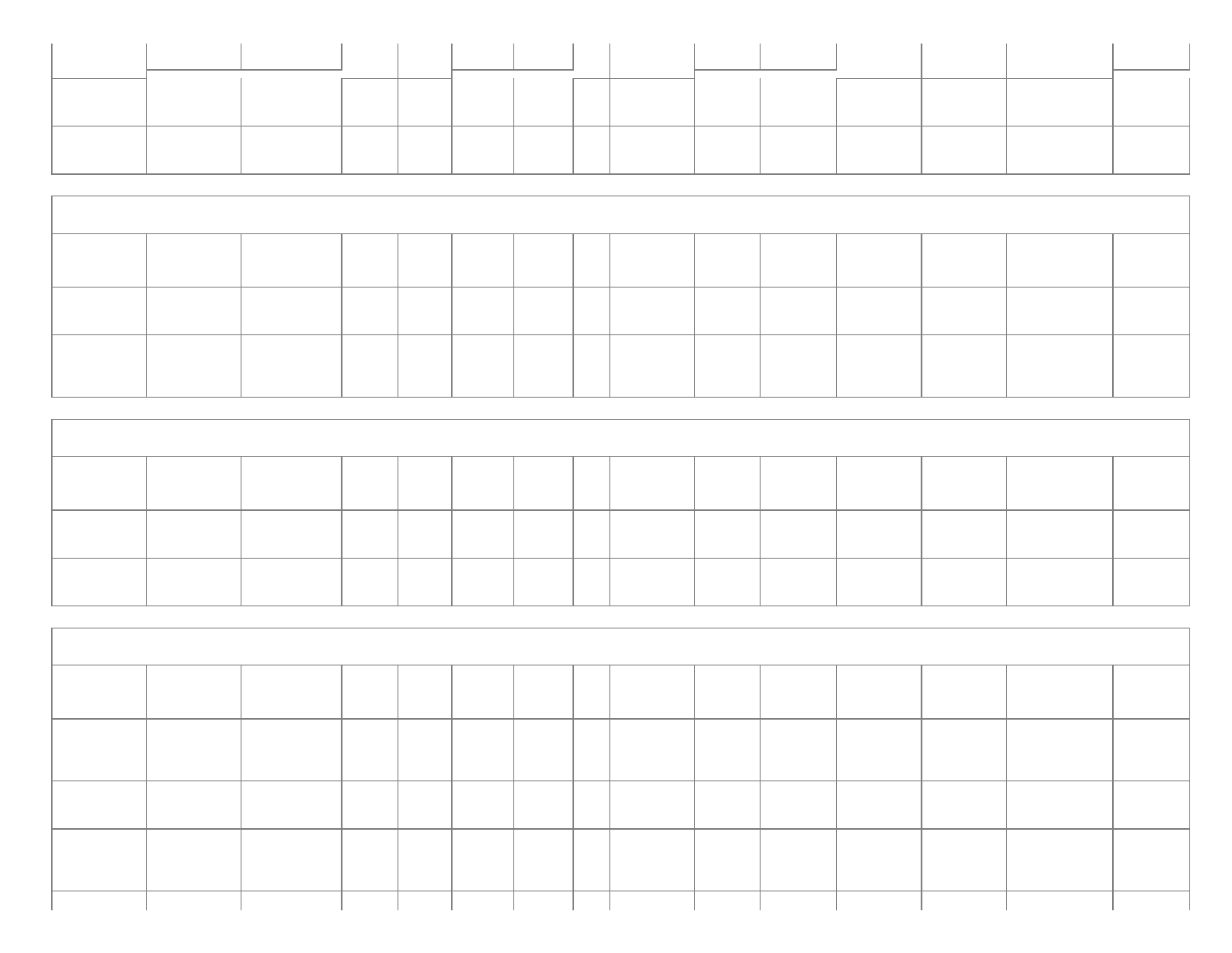|                |                              | DPRX V<br>'DQFH<br>& H Q W H U                                                                   |  |
|----------------|------------------------------|--------------------------------------------------------------------------------------------------|--|
| $\overline{ }$ | +LJK 3OD W& L2Q X H 6        | 7 K H<br><sup>O X V L F D Q</sup> H WU L R 8 O W L P D W <del>B</del> H W L W H<br>'DQFH<br>6KRS |  |
| 67             | $80$ WLPDWH <sub>1210(</sub> | 7 K H<br>'DQFH<br>/\ULFDOXHWUDR8OWLPDW3HWLWH<br>6KRS                                             |  |

|    |                                                              |  |                                      |  | 'XHWUIZR a 8O W LPD W H a - X Q L R U a |  |                                                   |                                                                                                                                                          |  |
|----|--------------------------------------------------------------|--|--------------------------------------|--|-----------------------------------------|--|---------------------------------------------------|----------------------------------------------------------------------------------------------------------------------------------------------------------|--|
|    | $3/\$8(0(17_3/\$8(0(177,7))$                                 |  |                                      |  |                                         |  |                                                   | $6825((1758, 2678, 2678, 2678, 2678))$<br>6825((1758) 180(2)<br>82'(857(*258) 180(2)<br>7<3(2)<br>7<3(2)<br>7(9)<br>857(*258) 250(56, 1805)<br>857(*258) |  |
| 67 | $  +$ LJK 30D $\sqrt{4}$ Q $\sqrt{7}$ P <sup>*, 9(83</sup> ) |  | % H<br>DPRX<br>'DQFHI<br>& H Q W H U |  | 7D <sub>S</sub>                         |  | 'X H WU Lİ'R 8 O W L PID W <del>H</del> X Q L R U |                                                                                                                                                          |  |

|                 |                              |                                                |  |                                                |      | 'XHWUIZR a 8OWLHPHDQWaH a 7                       |  |                             |                                                                                                                                                                                                                                                    |  |
|-----------------|------------------------------|------------------------------------------------|--|------------------------------------------------|------|---------------------------------------------------|--|-----------------------------|----------------------------------------------------------------------------------------------------------------------------------------------------------------------------------------------------------------------------------------------------|--|
| $3/$ 8 (0 (173/ |                              |                                                |  |                                                |      |                                                   |  |                             | $6825(1758, 2678, 2678, 2678)$<br>$6825(1758, 2678, 2678)$<br>$6825(1758, 2678)$<br>$857(1758, 2678)$<br>$758(1758, 2678)$<br>$758(1758, 2678)$<br>$758(1758, 2678)$<br>$758(1758, 2678)$<br>$758(1758, 2678)$<br>$758(1758, 2678)$<br>$758(1758,$ |  |
| $7 +$           |                              | 30DWLQ $x^{21}$ <sub>8</sub> <sup>2</sup> /(7) |  | /HJDF)<br>'DTH<br>& R P S D Q \                | $\%$ |                                                   |  | /\ULFD OXHWUUR8OWLP DWFAHHQ |                                                                                                                                                                                                                                                    |  |
| 5'              | $+$ LJK 30 D W L Q X P\$ . 7 |                                                |  | % H<br>DPRX V<br>$'$ DQFH<br>& H Q W H U       | &    | & R Q W H P S RXUHDAW L TR 8 O W L P D W FAH H Q  |  |                             |                                                                                                                                                                                                                                                    |  |
| 1 <sup>1</sup>  | +LJK 3OD WIQL%20K5P6         |                                                |  | 7 K H<br>'DTH<br>6 K R S                       |      | & R Q W H P S RXUHDAVU L TR 8 O W L P D W FAH H Q |  |                             |                                                                                                                                                                                                                                                    |  |
| 67              | $'LDPRQG+20($                | $80WLPDW2H%8,/$ \$                             |  | 6 W D U<br>6 W U X F N<br>'DQFH<br>6 W X G L R |      | & R Q W H P S RXUHDAW L YR 8 O W L PID W FAH H Q  |  |                             |                                                                                                                                                                                                                                                    |  |

|       |                           | $3/$ \$&(0(1 $7/$ 3/\$&(0(177,7)(                                                                                    |  |                                          |      |         |  |                                                 | $6825 (1758,800)$<br>$6825 (1758,800)$<br>$6825(1758,800)$<br>$6825(1758,800)$ |     |
|-------|---------------------------|----------------------------------------------------------------------------------------------------------------------|--|------------------------------------------|------|---------|--|-------------------------------------------------|--------------------------------------------------------------------------------|-----|
| $7 +$ | $+$ L J K $*$ R OGG \$9 ( |                                                                                                                      |  | $/$ HJDF $\lambda$<br>'DQFH<br>$&$ RPSDQ | $\%$ | 7D S    |  | 'XHWU L/TR 8 O W L P D W <del>C H</del> Q L R U |                                                                                |     |
| $7+$  |                           | + L J K * R $D\%$ (7 : ((1 7 +   (<br>1.1(6)                                                                         |  | % H<br>DPRX                              | ୍ୟ   | $-D$ ]] |  | 'XHWUD'R 8 O W L PID W6HH Q L RIU               |                                                                                |     |
| KWWSV |                           | XOCWDQFFDHWFRHWSRUXHLQLH FRPDOFELXODDPWRLGBXXOOSHHWPDSREWMQHLERGD7S9RUW 5HSRURWSSWHXCWMMURDUOGOW7XGLRV ORFDWLRQ.G HG |  |                                          |      |         |  |                                                 |                                                                                | D®O |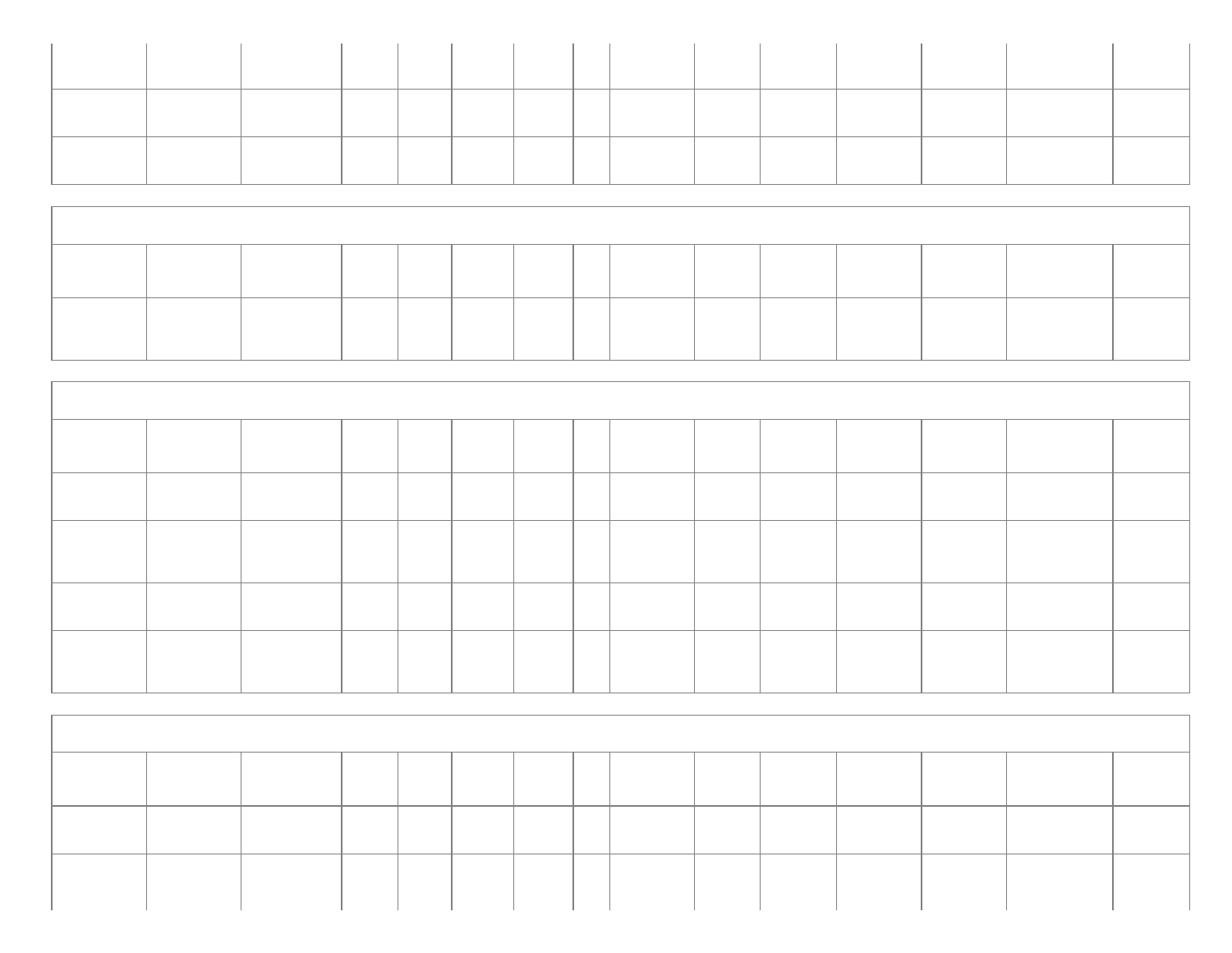|                |                                                | 'DTH<br>& H Q W H U                                           |                                                      |
|----------------|------------------------------------------------|---------------------------------------------------------------|------------------------------------------------------|
| $7 +$          | $+$ L J K $*$ R $D$ G $($ $\le$                | $/$ HJDF $\Lambda$<br>'DQFH<br>$\%$<br>& R P S D Q \          | /\ULFD OXHWUUR8OWLP DW6HHQLR U                       |
| 5'             | + L J K * R O* G \$ 176                        | /HJDF<br>'DQFH<br>$\%$<br>& R P S D Q \                       | /\ULFD OXHWUUR8OWLP DW6HHQLR U                       |
| 1 <sup>1</sup> | +LJK 30D $\psi$ 58 $\frac{7}{9}$ $\frac{7}{1}$ | $/$ HJDF $\Lambda$<br>'DQFH<br>$\frac{1}{2}$<br>& R P S D Q \ | /\ULFD OXHWUUR8OWLP DW6HHQLR U                       |
| 67             | $+$ LJK 30 D W6 $\pm$ Q & P                    | 7 K H<br>'DQFH<br>6 K R S                                     | & R Q W H P S RXUHDAW L TR 8 O W L P D W GHH Q L R U |

|    |                                  |  |                                                           |  |  |                                                         | 6PDOO *URXS a &RPSHWLWLYH a OLQL a                                                                                                                                                                                               |  |
|----|----------------------------------|--|-----------------------------------------------------------|--|--|---------------------------------------------------------|----------------------------------------------------------------------------------------------------------------------------------------------------------------------------------------------------------------------------------|--|
|    |                                  |  |                                                           |  |  |                                                         | $3/$ 8 (0 (173)/g('\$/ 5287,1( 6&25 (175 - 678', 2678', 25 - (175 - 175 - 175 - 175 - 175 - 175 - 18 1866 - 175 - 18 187 (* 25 - 187 (* 25 - 187 (* 25 - 187 (* 25 - 187 (* 25 - 187 (* 25 - 187 (* 25 - 187 (* 25 - 187 (* 25 - |  |
| 67 | $30DWLQ\frac{16}{92}g^{0(50\%)}$ |  | % H<br>$D$ PRX $ V $<br>$\overline{DQ}$ FH<br>& H Q W H U |  |  | $\sqrt{U LFD}$ O $^{6PDO}_{*IIRX}$ S $^{8RPSHW}$ LWDYBL |                                                                                                                                                                                                                                  |  |

|                |                                   |  |                                            |   |  |  |                                          | 6PDOO *URXS a &RPSHWLWLYH a 3HWLWH a                                                         |  |
|----------------|-----------------------------------|--|--------------------------------------------|---|--|--|------------------------------------------|----------------------------------------------------------------------------------------------|--|
|                | $3/$ \$&(0(1 $7/3/$ \$&(0(177,7/( |  |                                            |   |  |  |                                          | $6825 (1755 678 ,2678 ,2678 ,267 8*( 857 *255 )(1755 8/566 857 *255 857 *255 3(5)250(56 ,2)$ |  |
| 4 <sup>1</sup> | $30DWLQ$ & 20, 1 $*$ 83           |  | % H<br>$D$ P R X V<br>'DQFH<br>& H Q W H U | ጼ |  |  | +LS +RS <sup>6PDO</sup> Q RPSHWLW3LWHLWH |                                                                                              |  |
| 67             | $30DWLQXP2.7*83$                  |  | % H<br>DPRX V<br>'DQFH<br>& H Q W H U      | & |  |  | $ $ & RQWHPS RQPDQQ&RPSHWLW3HWLWH        |                                                                                              |  |

|                |                                                                                        |                               |  |                                           |               |  |  |                                                       | 6PDOO *URXS a &RPSHWLWLYH a -XQLRU a                                                              |  |
|----------------|----------------------------------------------------------------------------------------|-------------------------------|--|-------------------------------------------|---------------|--|--|-------------------------------------------------------|---------------------------------------------------------------------------------------------------|--|
|                |                                                                                        |                               |  |                                           |               |  |  |                                                       | $3/3 \& (0.173)(3 \& (0.177,7) (3.18)(0.177,7) )\begin{array}{l} 6/3 \times 10^{-18} \end{array}$ |  |
| $\overline{A}$ |                                                                                        | + L J K 3 O D W L5Q X%P 2 6 6 |  | /HJDFH<br>'DQFHI<br>$&$ RPSDQ             | $\frac{1}{2}$ |  |  | $-D$ ]] $\begin{array}{c} 6PD^0Q & RPSHW$ LW-LXXGHLRU |                                                                                                   |  |
| 67             | $\frac{1}{8}$ 80WLPDWH $\frac{1}{8}$ $\frac{1}{8}$ $\frac{3}{4}$ $\geq$ $\frac{28}{8}$ |                               |  | $/$ HJDF $\Lambda$<br>'DQFH<br>$&$ RPSDQ\ | %             |  |  | $\bigwedge$ ULFDO $_{*11R}^{6PDOQ}$ RPSHWLW-LXXXXLRU  |                                                                                                   |  |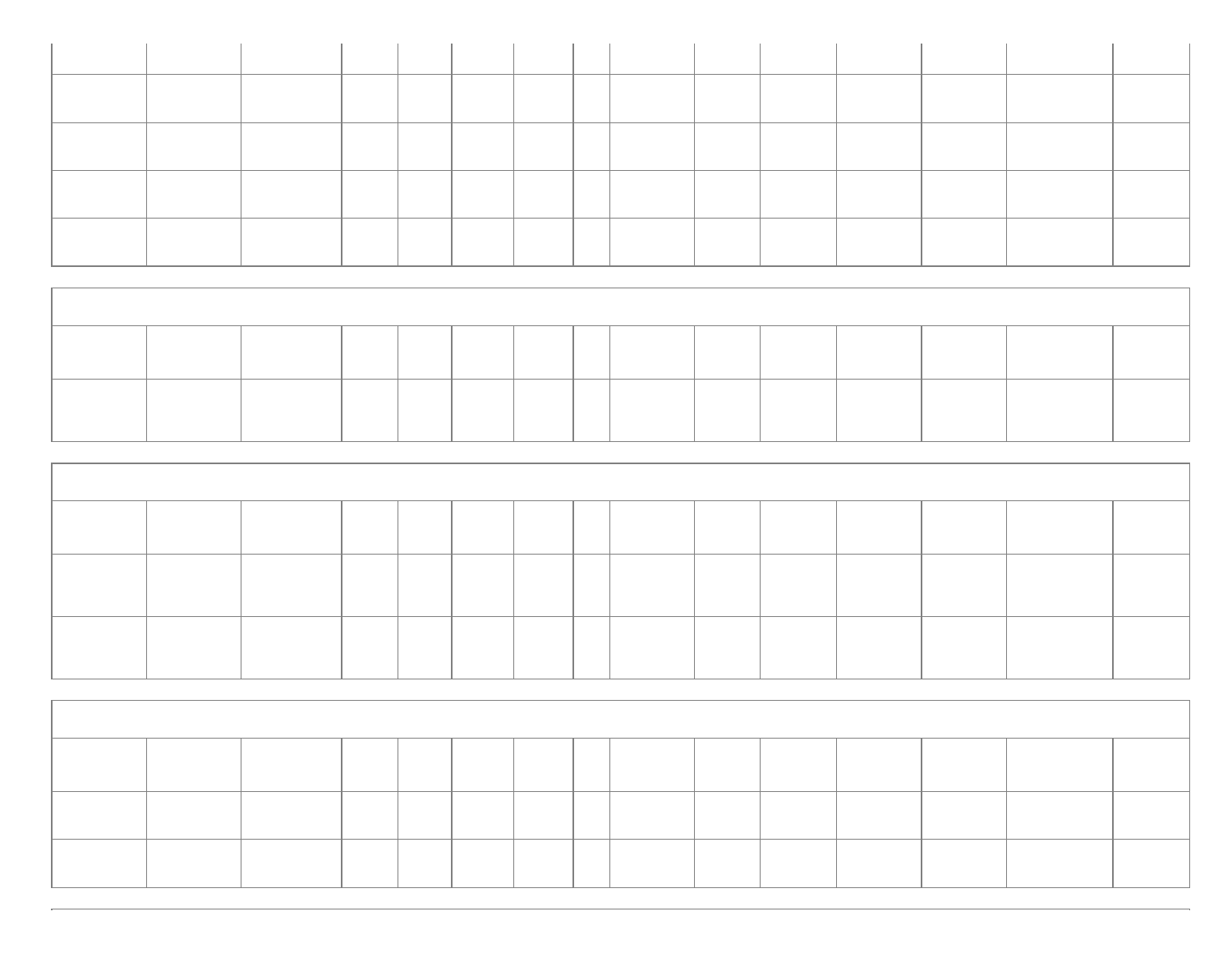# 6PDOO \*URXS a 3HUIRUPDQFH a 0LQL a

|                |                                        |                                                                                                                                                                                                                       | $3/3 \& (0.173)(3 \& (0.177,7)^\text{(1)} \& (0.177,7)^\text{(2)} \& (0.177,7)^\text{(3)} \& (0.177,7)^\text{(4)} \& (0.177,7)^\text{(5)} \& (0.177,7)^\text{(6)} \& (0.177,7)^\text{(7)} \& (0.177,7)^\text{(8)} \& (0.177,7)^\text{(9)} \& (0.177,7)^\text{(10)} \& (0.177,7)^\text{(11)} \& (0.177,7)^\text{(12)} \& (0.177,7)^\$ |                                               |  |         |  |                                              |  |  |
|----------------|----------------------------------------|-----------------------------------------------------------------------------------------------------------------------------------------------------------------------------------------------------------------------|--------------------------------------------------------------------------------------------------------------------------------------------------------------------------------------------------------------------------------------------------------------------------------------------------------------------------------------|-----------------------------------------------|--|---------|--|----------------------------------------------|--|--|
| 5'             | $+$ L J K $*$ R OG $1*/$ (<br>/\$', (6 | $$117 + ($                                                                                                                                                                                                            |                                                                                                                                                                                                                                                                                                                                      | 6 W D U ], Q<br>6 W H S  <br>'DQFH<br>\$FDGHP |  |         |  | $8$ ORJJLQ $9$ PDOQ $9$ HUIRUPDQBHQL         |  |  |
| 1 <sup>1</sup> | + L J K * R D6G/ ((36                  | $7 + (7, 21)$<br>$721, * + 7$                                                                                                                                                                                         |                                                                                                                                                                                                                                                                                                                                      | & D U R O L Q D<br>(OLWH<br>6WXGLRV           |  |         |  | + LS + RS $_{*11R}^{6PDOQ}_{3HUIRUPDOBHQL}$  |  |  |
| 67             |                                        | + L J K * R $\left[\begin{matrix}6 & 8 & 5 & 3 \\ 9 & 2 & 1 & 6 \\ 1 & 1 & 1 & 8\end{matrix}\right]$ + L J K * R $\left[\begin{matrix}6 & 8 & 8 & 5 & 3 \\ 9 & 2 & 1 & 6 & 6 \\ 1 & 1 & 1 & 6 & 6\end{matrix}\right]$ |                                                                                                                                                                                                                                                                                                                                      | 7 K H<br>'DQFH<br>6 K R S                     |  | $-D$ ]] |  | <sup>6 P D O</sup> Q H U I R U P D Q B H Q L |  |  |

|    |                                             |  |                                                 |  |  |                                                                                             | 6PDOO *URXS a 3HUIRUPDQFH a 3HWLWH a |  |
|----|---------------------------------------------|--|-------------------------------------------------|--|--|---------------------------------------------------------------------------------------------|--------------------------------------|--|
|    |                                             |  |                                                 |  |  |                                                                                             | $3/$ 8(0(173/8)(0(177,7/(^{287}10)3/ |  |
|    | + L J K $*$ R $\vert$ O 3G 2 . (0 2 1 $*$ 2 |  | & D U R O L Q D<br>(OLWH '<br>6WXGLRV           |  |  | $+LS$ $+R$ S $_{*11R}^{6PDOQ}_{3}$ HUIRUPDQ <del>TH</del> WLWH                              |                                      |  |
| 67 | 30DWLQ $\frac{766}{965}$ (1'6               |  | 6 W D U ], Q<br>6 W H S<br>$'$ DQFH<br>\$FDGHP\ |  |  | $\sqrt{1 + 1}$ O $^{6 \text{PD}}_{11 \text{R} \times 5}$ $^{3}$ H U I R U P D Q 3 H W L W H |                                      |  |

|                |                                          |                             |  |                                           |  |  |                                                       | 6PDOO *URXS a 3HUIRUPDQFH a -XQLRU a                                                                                                                                                                                                                          |  |
|----------------|------------------------------------------|-----------------------------|--|-------------------------------------------|--|--|-------------------------------------------------------|---------------------------------------------------------------------------------------------------------------------------------------------------------------------------------------------------------------------------------------------------------------|--|
|                |                                          | $3/$ 8 \ (0(173/8)(0(177.7) |  |                                           |  |  |                                                       | $6825 (1755 150 158", 2678", 2678", 2678", 2678", 2687 (1755)   8/1566   8/1566   8/156   8/156   8/156   8/156   8/156   8/156   8/156   8/156   8/156   8/156   8/156   8/156   8/156   8/156   8/156   8/156   8/156   8/156   8/156   8/156   8/156   8/$ |  |
| 5'             | + L J K $*$ R $O/G*6$                    |                             |  | 'DUGHQ<br>$'DQFH$ 3<br>$&$ RPSDQ          |  |  |                                                       |                                                                                                                                                                                                                                                               |  |
| 1 <sup>1</sup> |                                          | 30DW LQX, F8\$5',           |  | & D U R O L Q D<br>(OLWH<br>6 W X G L R V |  |  | + LS + RS $_{\text{URX}}^{6}$ PDOOS HUIRUPDQEXHQLRU   |                                                                                                                                                                                                                                                               |  |
| 67             | $+LJK 30D \vec{W}+\vec{L}^{2}X_{B}P_{B}$ |                             |  | & D U R O L Q D<br>(OLWH<br>6 W X G L R V |  |  | + LS + RS $_{\text{HIRX}}^{6}$ PDOG HUIRUPD Q-BHQ LRU |                                                                                                                                                                                                                                                               |  |

|       |                                                                                                                        |  |                      |  |  |                                 | 6PDOO *URXS a 3HUIRUPDQFH a \$GXOW a                                                                                                                                                                                          |     |
|-------|------------------------------------------------------------------------------------------------------------------------|--|----------------------|--|--|---------------------------------|-------------------------------------------------------------------------------------------------------------------------------------------------------------------------------------------------------------------------------|-----|
|       |                                                                                                                        |  |                      |  |  |                                 | $3/$ 8 (0(173/58(0(177,7/( 6825 (175 x 150) 678', 2678', 25 (350 x 5 (350) 250(5 6, 518 (5) 250 (5 6, 518 (5) 2 50 (5 6, 518 (5) 2 50 (5 6, 518 (5) 2 50 (5 6, 518 (5) 2 50 (5 6, 518 (5) 2 50 (5 6, 518 (5) 2 50 (5 6, 518 ( |     |
| 67    | $30DWLQX, F5/6 1, *+7$                                                                                                 |  | & D U R $\phi$ L Q'D |  |  | +LS +RS 6PDO GHUIRU PDQ\$GHXO W |                                                                                                                                                                                                                               |     |
| KWWSV | XOCWDDFDHWFRIMORUXHLOLH FRP DOFEKLODPWRLGBX100SHFNPOSEBNOBNERENGR7S9RUW 5HSRURWSWHSHXO2WMHURDUO6OW7XGLRV ORFDWLRQ,G HG |  |                      |  |  |                                 |                                                                                                                                                                                                                               | ® D |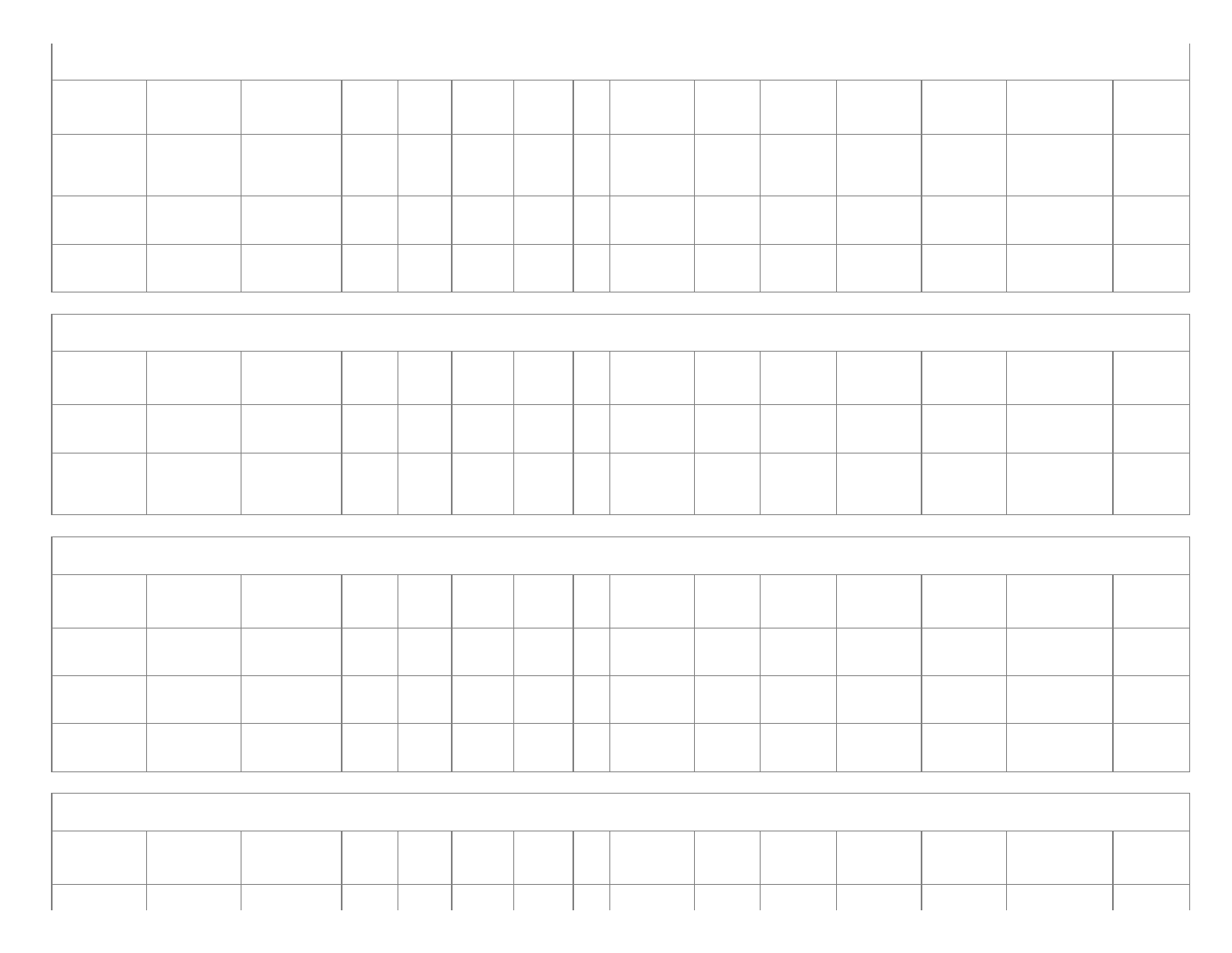& RQWURO 3DQHO  $*$  URX $\$$ 

| ۰.<br>× |  |
|---------|--|
|---------|--|

|                |                                                      |                                                                                                                                  |  |                                               |  |  |                                                                                                                                              | 6PDOO *URXS a 8OWLPDWH a 3HWLWH a                                                                 |  |
|----------------|------------------------------------------------------|----------------------------------------------------------------------------------------------------------------------------------|--|-----------------------------------------------|--|--|----------------------------------------------------------------------------------------------------------------------------------------------|---------------------------------------------------------------------------------------------------|--|
|                | $3/$ \$&(0(1 $\frac{0(5/$ 5287,1(<br>3/\$&(0(177,7/( |                                                                                                                                  |  |                                               |  |  |                                                                                                                                              | $6825((1755)878^4,2678^4,287(^25*)\times 255)(1755)87(856)857(^2255)857(^2255)3(5)250(56)318(56)$ |  |
| $7 +$          |                                                      | 30DWLQXB55,25                                                                                                                    |  | $'D$ $U$ $G$ $H Q$<br>$'DQFH$ 3<br>$&$ RPSDQ\ |  |  | $\bigwedge$ ULFDO $\bigcirc$ <sup>6PDO</sup> O 8OWLPDW SHWLWH                                                                                |                                                                                                   |  |
| 5 <sup>1</sup> |                                                      | + L J K 3 O D $\sqrt{4} \cdot \frac{1}{2} \cdot \sqrt{5} \cdot \sqrt{5} \cdot \sqrt{2} \cdot \sqrt{1}$                           |  | 7 K H<br>$'$ DQFH $ $<br>6KRS                 |  |  | $\sqrt{U LFD}$ O $_{*IIRX}^{6PDOO}$ 8 O W L P D W & H W L W H                                                                                |                                                                                                   |  |
| 1 <sup>1</sup> |                                                      | +LJK 30D $\sqrt{\frac{1}{2}}\frac{236}{3265}$ , 6, 1                                                                             |  | 7 K H<br>'DQFH<br>6KRS                        |  |  | $\begin{array}{c c} -D \end{array}$ $\begin{array}{c} \begin{array}{c} 6 \ P \ D \ Q \ R \ R \ R \ S \end{array} \end{array}$ 80WLPDW BHWLWH |                                                                                                   |  |
| 67             |                                                      | +LJK 30D $\frac{1}{36}$ $\frac{1}{36}$ $\frac{1}{36}$ $\frac{1}{36}$ $\frac{1}{36}$ $\frac{1}{36}$ $\frac{1}{36}$ $\frac{1}{36}$ |  | 7 K H<br>'DQFH<br>6KRS                        |  |  | <b><i>&amp;RQWHPSRURYS</i></b> 8OWLPDW&HWLWH                                                                                                 |                                                                                                   |  |

│(OLWH<br>│6WXG<del>LRV</del>

|                |                                    |                                                                   |  |                                               |  |         |  |                                   | 6PDOO *URXS a 8OWLPDWH a -XQLRU a                                |  |
|----------------|------------------------------------|-------------------------------------------------------------------|--|-----------------------------------------------|--|---------|--|-----------------------------------|------------------------------------------------------------------|--|
|                |                                    |                                                                   |  |                                               |  |         |  |                                   | $3/ \$\& (0.173)^{0.1}_{3/ \$\& (0.177,7/(^{2})} \qquad 5287,1($ |  |
| 5'             |                                    | + L J K * R $D, G \parallel 6$ : (//                              |  | % H<br>) D P R X V<br>'D Q F H<br>& H Q W H U |  | 7D S    |  | <sup>6</sup> PDOO 80WLPDW+KQLRU   |                                                                  |  |
| 1 <sup>1</sup> |                                    | +LJK 3OD $\frac{42}{2} \begin{matrix} 20 \\ 41 \\ 2 \end{matrix}$ |  | % H<br>) D P R X V<br>'D Q F H<br>& H Q W H U |  | 7D S    |  | <sup>6</sup> PDOO 80WLPDW+KQLRU   |                                                                  |  |
| 67             | +LJK 30D $\sqrt{2}a\hat{X}r^{(7)}$ |                                                                   |  | 'DUGHQ<br>$'DQFH$ 3<br>& R P S D Q \          |  | $-D$ ]] |  | $6PDO O$ $8Q$ $VLP$ $W$ $H$ $QLR$ |                                                                  |  |

|       |                                                                                                                       |  |                                       |  | 6PDOO *URXS a 8DHMQ PaDWH a 7                  |  |                                                                                                                                             |  |     |
|-------|-----------------------------------------------------------------------------------------------------------------------|--|---------------------------------------|--|------------------------------------------------|--|---------------------------------------------------------------------------------------------------------------------------------------------|--|-----|
|       | $3/$ \$ & (0(1 $7/$ 3/ \$ & (0(1 $7/$ 7, 7/(                                                                          |  |                                       |  |                                                |  |                                                                                                                                             |  |     |
| $7 +$ | + L J K $*$ R $\vert$ Q, G 9, 1 &, % / ( $\vert$                                                                      |  | % H<br>DPRX V<br>DQFH<br>& H Q W H U  |  |                                                |  | $\begin{array}{c c c c c} -D & \text{if } & 6 & \text{PDQO} & 8 & \text{OWLP} & D & \text{WHHQ} \\ \hline & & & & & & & & & \\ \end{array}$ |  |     |
| $7 +$ | 30DWLQ $X_{6}^{79}$ 6:\$\$ < 6                                                                                        |  | % H<br>DPRX V<br>'DOFH<br>& H Q W H U |  | $\kappa$ RQWHPSR $_{\kappa}$ PRPQO 8OWLPDWFHHQ |  |                                                                                                                                             |  |     |
| KWWSV | XOCWDQFFDHWFRIMARUXHLQLH FRPDOFEKLODPWRLGBXWOGHHWPOSPEWWGNLZENGRORDUW 5HSRURWSSWHSHXO2WMHURDUOGOW7XGLRV ORFDWLRQ.G HG |  |                                       |  |                                                |  |                                                                                                                                             |  | 0 D |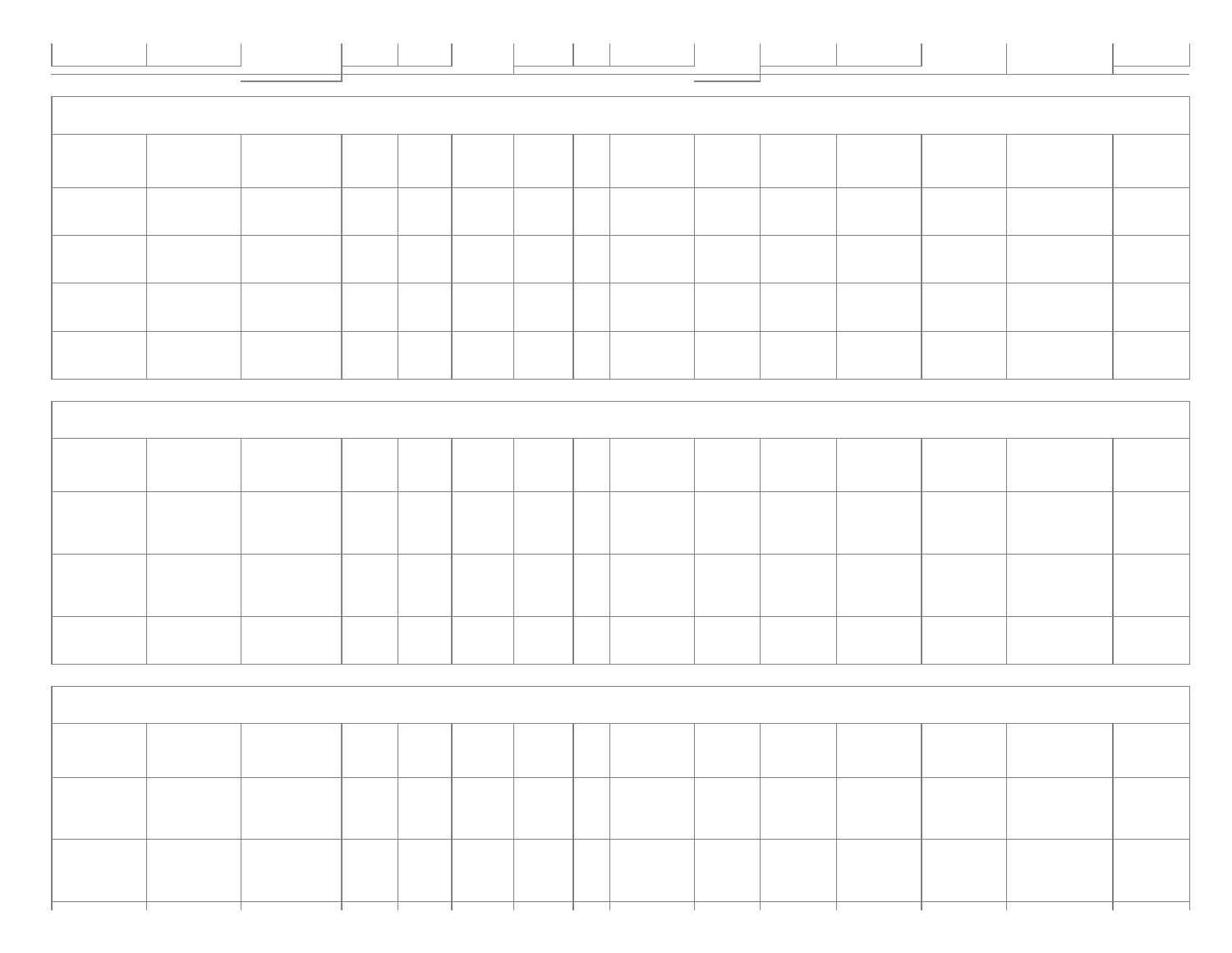|    |                                 | & RQWURO 3DQHO                                                                                  |
|----|---------------------------------|-------------------------------------------------------------------------------------------------|
| 5' | 30DWLQXP                        | $+LS$ + RS 6 PDOO 8 O W L PD W FTH H Q<br>% H<br>&<br>DPRX<br>$*$ URXS<br>'DQFHI<br>& H Q W H U |
| 1' | $1 + LJK 30D W^{4}(88F^{3})87 $ | 7 K H<br>$\wedge$ ULFDO $\swarrow$ $_{\text{URXS}}$ 80WLPDWFHHQ<br>'DQFH<br>6 K R S             |
| 67 | +LJK 30D $\sqrt{2855306}$       | 7 K H<br>$8RQWHP$ $R_{VPRX}^{6PDQO}$ $8QWLP$ $DWHHHQ$<br>'DQFH<br>6 K R S                       |

|                |                                               |                                               |  |                              |      |                                                           |  |                                                           | 6PDOO *URXS a 8OWLPDWH a 6HQLRU a                                                                                                                                                                                                                                                                                                                                                         |  |
|----------------|-----------------------------------------------|-----------------------------------------------|--|------------------------------|------|-----------------------------------------------------------|--|-----------------------------------------------------------|-------------------------------------------------------------------------------------------------------------------------------------------------------------------------------------------------------------------------------------------------------------------------------------------------------------------------------------------------------------------------------------------|--|
|                |                                               | $3/$ \$ & (0(1 $7_3$ / \$ & (0(1 $7$ 7, 7 / ( |  |                              |      |                                                           |  |                                                           | $6825( (1755 \times 10^{-14}) \times 678^{\circ} , 2678^{\circ} , 254^{\circ} ) (857({}^{\circ}255 \times 10^{-14}) \times 666) \times 67({}^{\circ}255 \times 67^{\circ} ) (1755 \times 67^{\circ} ) (1755 \times 67^{\circ} ) (1755 \times 67^{\circ} ) (1755 \times 67^{\circ} ) (1755 \times 67^{\circ} ) (1755 \times 67^{\circ} ) (1755 \times 67^{\circ} ) (1755 \times 67^{\circ$ |  |
| 1 <sup>1</sup> | $+$ L J K 3 O D $W \not\models Q X, F67$      |                                               |  | /HJDF)<br>'DQFH<br>$&$ RPSDQ | $\%$ | 2SHQ                                                      |  | <sup>6</sup> P D O O 8 O W L P D W <del>C</del> H Q L R U |                                                                                                                                                                                                                                                                                                                                                                                           |  |
| 67             | $+$ LJK 30D $\frac{10}{3566}$ $\frac{176}{7}$ |                                               |  | 7 K H<br>'DQFH<br>6 K R S    |      | $ $ & RQWHPSR $_{\rm 8}^{6}$ PDQO $_{\rm 8}$ OWLPDWGHQLRU |  |                                                           |                                                                                                                                                                                                                                                                                                                                                                                           |  |

|    |                          |  |                                                   |  | /DUJH *URXS a 3HUIRUPDQFH a OLQL a |  |                                                                  |                                                                                                                                                                                                                                 |  |
|----|--------------------------|--|---------------------------------------------------|--|------------------------------------|--|------------------------------------------------------------------|---------------------------------------------------------------------------------------------------------------------------------------------------------------------------------------------------------------------------------|--|
|    |                          |  |                                                   |  |                                    |  |                                                                  | $3/$ 8(0(173)/ \$8(0(177,7/(6825)(175 \text{ 0.175 \text{ 0.175 \text{ 0.175 \text{ 0.175 \text{ 0.175 \text{ 0.175 \text{ 0.175 \text{ 0.175 \text{ 0.175 \text{ 0.175 \text{ 0.175 \text{ 0.175 \text{ 0.175 \text{ 0.175 \te |  |
| 67 | + L J K * R $0.65 + 1.7$ |  | 6 W D U 1 , Q<br>6 W H S  <br>'DQFH<br>$$FDGHP\\$ |  |                                    |  | $\left[ \wedge$ ULFDO $\swarrow$ DUJH <sub>3</sub> HUIRUPDQ BHQL |                                                                                                                                                                                                                                 |  |

|                |                                                         |                           |  |                              |  |                                                           |  |                                                                                                                                                                                                                                                                                                                                                                                                                   | /DUJH *URXS a 8OWLPDWH a 3HWLWH a                                                                                                                                                                                  |  |
|----------------|---------------------------------------------------------|---------------------------|--|------------------------------|--|-----------------------------------------------------------|--|-------------------------------------------------------------------------------------------------------------------------------------------------------------------------------------------------------------------------------------------------------------------------------------------------------------------------------------------------------------------------------------------------------------------|--------------------------------------------------------------------------------------------------------------------------------------------------------------------------------------------------------------------|--|
|                |                                                         |                           |  |                              |  |                                                           |  |                                                                                                                                                                                                                                                                                                                                                                                                                   | $3/$ 8 (0 (173)/ $8 (0 (177,7)$<br>3/\$&(0(177,7/( $6825$ ((175)<br>4\$0( 82')<br>4\$0( 82')<br>82')<br>82')<br>82')<br>82')<br>84\$7( $25$ 8.566 8\$7( $25$ 8.57( $25$ 8.56 8.57( $25$ 8.7( $25$ 8.57( $27$ 8.56) |  |
| $5$ '          | $30DWLQXP7+($                                           | 285 & 251 (5)<br>81,9(56) |  | 7 K H<br>$'$ DQFH<br>6 K R S |  | $ $ &RQWHP $ s R \sqrt{P} H_{\mathcal{A}} $ &OWLPDW&HWLWH |  |                                                                                                                                                                                                                                                                                                                                                                                                                   |                                                                                                                                                                                                                    |  |
| 1 <sup>1</sup> | $3$ O D W L Q $8$ \$ 57 <                               |                           |  | 7 K H<br>$'$ DQFH<br>6 K R S |  |                                                           |  | $+LS + R\left S \right $ $\left S \right $ $\left S \right $ $\left S \right $ $\left S \right $ $\left S \right $ $\left S \right $ $\left S \right $ $\left S \right $ $\left S \right $ $\left S \right $ $\left S \right $ $\left S \right $ $\left S \right $ $\left S \right $ $\left S \right $ $\left S \right $ $\left S \right $ $\left S \right $ $\left S \right $ $\left S \right $ $\left S \right$ |                                                                                                                                                                                                                    |  |
| 67             | 8 O W L P D W H<br>' L D P R Q G <sup>2</sup> H ( : \$< |                           |  | 7 K H<br>$'$ DQFH<br>6 K R S |  | $-D$ ]]                                                   |  | $\left(\begin{array}{cc} 1 & 0 & 0 \\ 0 & 0 & 0 \\ 0 & 0 & 0 \end{array}\right)$ $\left(\begin{array}{cc} 0 & 0 & 0 \\ 0 & 0 & 0 \\ 0 & 0 & 0 \end{array}\right)$                                                                                                                                                                                                                                                 |                                                                                                                                                                                                                    |  |

# /DUJH \*URXS a 8OWLPDWH a -XQLRU a

KWWSV XOSWIDFFDHWFRHWSRUXHUQLH FRP DOFEKOODWRIGBKWOSHHNPDSFEWOHDLERENG7S9RUW 5HSRURWSWHSVHXOWMHURDUOGOW7XGLRV ORFDWLRQ,GHG I BD